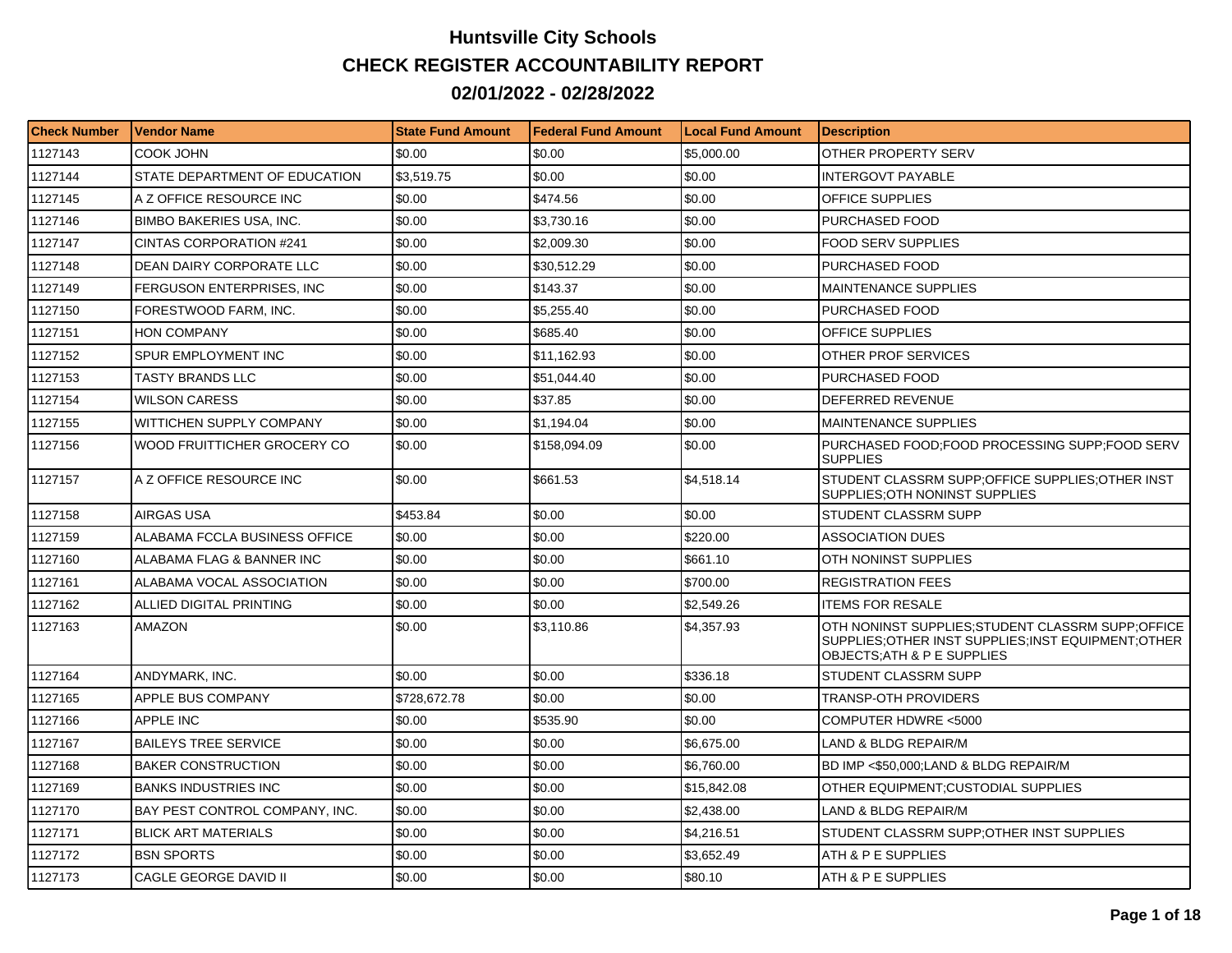| <b>Check Number</b> | <b>Vendor Name</b>                    | <b>State Fund Amount</b> | <b>Federal Fund Amount</b> | <b>Local Fund Amount</b> | <b>Description</b>                             |
|---------------------|---------------------------------------|--------------------------|----------------------------|--------------------------|------------------------------------------------|
| 1127174             | <b>CERTIFIED LOCK &amp; KEY</b>       | \$0.00                   | \$0.00                     | \$1,290.00               | LAND & BLDG REPAIR/M                           |
| 1127175             | CHANGE CASH                           | \$0.00                   | \$0.00                     | \$200.00                 | <b>CHANGE CASH</b>                             |
| 1127176             | CHICK FIL A                           | \$0.00                   | \$0.00                     | \$168.52                 | <b>FOOD SERVICES</b>                           |
| 1127177             | <b>CINTAS CORPORATION #241</b>        | \$0.00                   | \$0.00                     | \$995.96                 | LAND & BLDG REPAIR/M;EQUIP MAINT AGREEMTS      |
| 1127178             | COMMUNITY INSURANCE LLC               | \$0.00                   | \$0.00                     | \$3,635.00               | <b>INSURANCE SERVICES</b>                      |
| 1127179             | COMMUNITY INSURANCE LLC               | \$0.00                   | \$0.00                     | \$157.00                 | <b>INSURANCE SERVICES</b>                      |
| 1127180             | COOK MUSEUM OF NATURAL SCIENCE        | \$0.00                   | \$0.00                     | \$160.00                 | <b>REGISTRATION FEES</b>                       |
| 1127181             | DB ACOUSTICS & SOUND INC              | \$0.00                   | \$0.00                     | \$1,489.96               | OTH NONINST SUPPLIES                           |
| 1127182             | WEISSMAN DESIGNS FOR DANCE            | \$0.00                   | \$0.00                     | \$536.00                 | OTH NONINST SUPPLIES                           |
| 1127183             | <b>DISCOUNT MAGAZINE</b>              | \$0.00                   | \$0.00                     | \$136.99                 | MAGAZINES/PERIODICAL                           |
| 1127184             | DUNLAP CONTRACTING INC                | \$26,600.00              | \$0.00                     | \$0.00                   | BD IMP <\$50,000                               |
| 1127185             | <b>EARLY SERVICES INC</b>             | \$0.00                   | \$0.00                     | \$1,100.00               | EQUIP REPAIR & MAINT                           |
| 1127186             | SCHOOL SPECIALTY LLC                  | \$0.00                   | \$0.00                     | \$14.41                  | OTHER INST SUPPLIES                            |
| 1127187             | <b>FEDEX</b>                          | \$0.00                   | \$0.00                     | \$249.93                 | <b>POSTAGE</b>                                 |
| 1127188             | FERGUSON ENTERPRISES, INC             | \$0.00                   | \$0.00                     | \$18,937.92              | <b>MAINTENANCE SUPPLIES</b>                    |
| 1127189             | FIRST IN ALABAMA                      | \$0.00                   | \$0.00                     | \$25.00                  | <b>REGISTRATION FEES</b>                       |
| 1127190             | FOREIGN LANGUAGE SERVICES INC         | \$0.00                   | \$440.83                   | \$0.00                   | OTHER PROF ED SERVIC                           |
| 1127191             | <b>GOODSON ELIZABETH</b>              | \$0.00                   | \$0.00                     | \$235.28                 | STUDENT CLASSRM SUPP                           |
| 1127192             | <b>GRAHAM WENDY GIBB</b>              | \$41.67                  | \$0.00                     | \$0.00                   | TEXTBOOKS                                      |
| 1127193             | <b>GRAYBAR ELECTRIC CO</b><br>7300    | \$0.00                   | \$0.00                     | \$5,540.12               | <b>MAINTENANCE SUPPLIES</b>                    |
| 1127194             | <b>GREATER HUNTSVILLE UMPIRE ASSN</b> | \$0.00                   | \$0.00                     | \$1,553.00               | ATH & P E SUPPLIES                             |
| 1127195             | <b>HOOVER HIGH SCHOOL</b>             | \$0.00                   | \$0.00                     | \$45.00                  | <b>REGISTRATION FEES</b>                       |
| 1127196             | <b>HUDL</b>                           | \$0.00                   | \$0.00                     | \$2,000.00               | ATH & P E SUPPLIES                             |
| 1127197             | <b>IEHA</b>                           | \$0.00                   | \$0.00                     | \$399.00                 | ASSOCIATION DUES                               |
| 1127198             | INLINE ELECTRIC SUPPLY CO INC         | \$0.00                   | \$0.00                     | \$1,200.00               | <b>MAINTENANCE SUPPLIES</b>                    |
| 1127199             | X-GRAIN SPORTSWEAR                    | \$0.00                   | \$0.00                     | \$695.00                 | ATH & P E SUPPLIES                             |
| 1127200             | JAMES CLEMENS HIGH SCHOOL             | \$0.00                   | \$0.00                     | \$175.00                 | REGISTRATION FEES                              |
| 1127201             | JUNIOR LIBRARY GUILD                  | \$0.00                   | \$0.00                     | \$2,282.20               | LIBRARY/MEDIA BOOKS                            |
| 1127202             | KAI ATHLETIC                          | \$0.00                   | \$0.00                     | \$2,188.80               | ATH & P E SUPPLIES                             |
| 1127203             | <b>KELLYS TIRE SERVICE</b>            | \$0.00                   | \$0.00                     | \$893.15                 | TIRES; EQUIP REPAIR & MAINT; GARBAGE AND WASTE |
| 1127204             | LAKESHORE LEARNING MATERIALS          | \$0.00                   | \$0.00                     | \$7,228.57               | STUDENT CLASSRM SUPP;OTHER INST SUPPLIES       |
| 1127205             | LANGUAGE SOLUTIONS INC                | \$0.00                   | \$1,225.90                 | \$0.00                   | OTHER PROF ED SERVIC                           |
| 1127206             | LARGEN IRRIGATION, INC.               | \$0.00                   | \$0.00                     | \$5,967.00               | LAND & BLDG REPAIR/M                           |
| 1127207             | LEE S SPORTING GOODS                  | \$0.00                   | \$0.00                     | \$7,379.15               | ATH & P E SUPPLIES                             |
| 1127208             | LIOCE GROUP                           | \$0.00                   | \$145.83                   | \$0.00                   | PRINTING AND BINDING                           |
| 1127209             | LOWES HOME CENTERS                    | \$0.00                   | \$0.00                     | \$166.80                 | <b>INST EQUIPMENT</b>                          |
| 1127210             | M & H FIRE AND SAFETY                 | \$0.00                   | \$0.00                     | \$163.95                 | <b>EQUIP MAINT AGREEMTS</b>                    |
| 1127211             | <b>MCCALL MARCUS</b>                  | \$0.00                   | \$0.00                     | \$55.24                  | OTH NONINST SUPPLIES                           |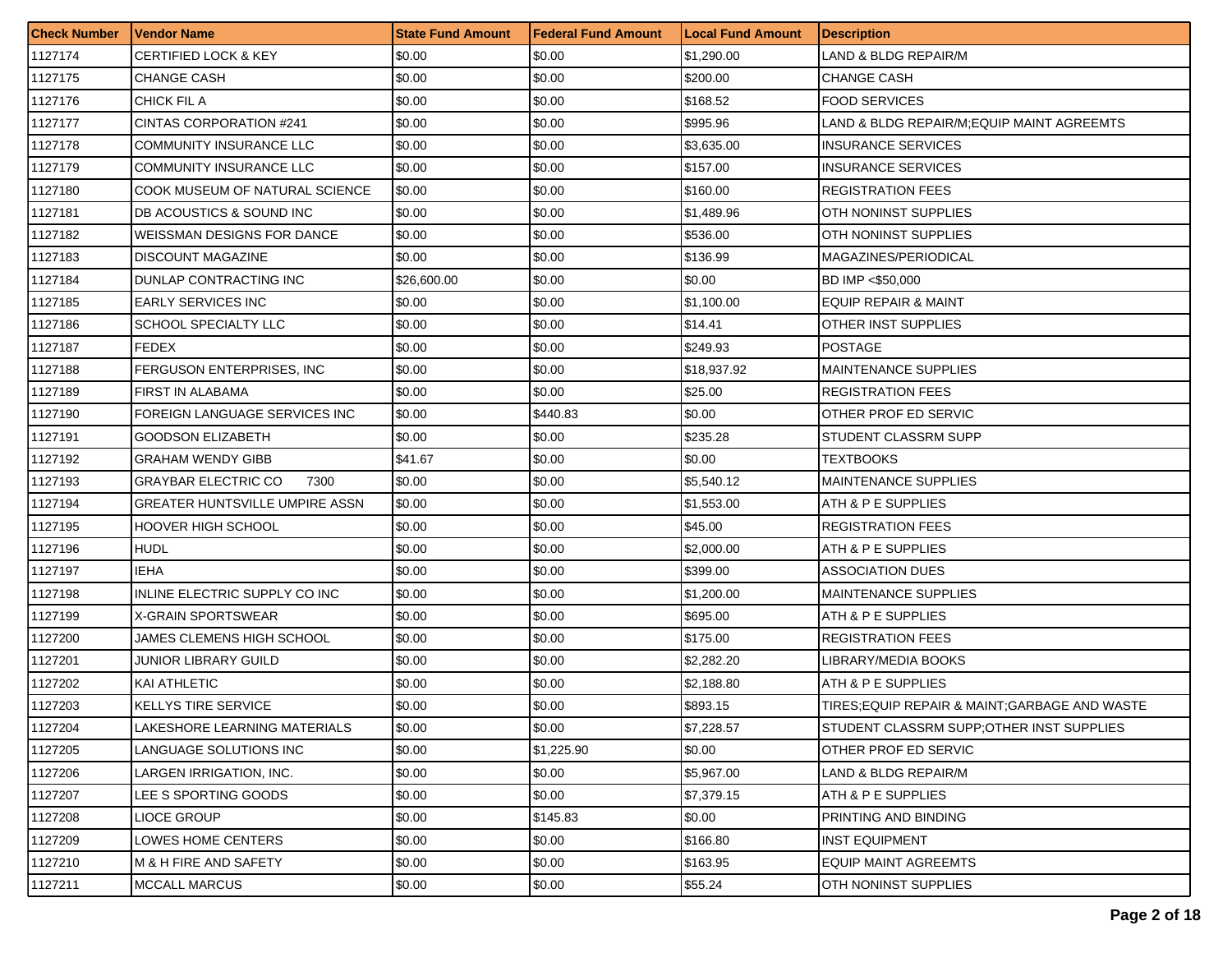| <b>Check Number</b> | <b>Vendor Name</b>                | <b>State Fund Amount</b> | Federal Fund Amount | <b>Local Fund Amount</b> | <i><b>Description</b></i>                                              |
|---------------------|-----------------------------------|--------------------------|---------------------|--------------------------|------------------------------------------------------------------------|
| 1127212             | <b>MCGRAW HILL LLC</b>            | \$0.00                   | \$5,171.15          | \$0.00                   | STUDENT CLASSRM SUPP                                                   |
| 1127213             | <b>REESE ERNEST</b>               | \$0.00                   | \$0.00              | \$95.00                  | ATH & P E SUPPLIES                                                     |
| 1127214             | MIKES WRECKER SERVICE             | \$0.00                   | \$0.00              | \$230.00                 | EQUIP REPAIR & MAINT                                                   |
| 1127215             | MILLER SHELMAN                    | \$0.00                   | \$0.00              | \$412.06                 | <b>IN-STATE TRAVEL</b>                                                 |
| 1127216             | <b>MR HANDYMAN</b>                | \$0.00                   | \$0.00              | \$1,710.75               | <b>OFFICE SUPPLIES</b>                                                 |
| 1127217             | NASA - NORTH ALABAMA SOFTBALL     | \$0.00                   | \$0.00              | \$3,180.00               | <b>ATHLETIC OFFICIALS</b>                                              |
| 1127218             | <b>NASCO</b>                      | \$0.00                   | \$0.00              | \$55.10                  | <b>INST EQUIPMENT</b>                                                  |
| 1127219             | NATIONAL BOARD FOR                | \$0.00                   | \$0.00              | \$20,900.00              | <b>REGISTRATION FEES</b>                                               |
| 1127220             | NORTH ALABAMA WRESTLING OFFICE    | \$0.00                   | \$0.00              | \$1,551.00               | ATH & P E SUPPLIES                                                     |
| 1127221             | OFF THE WALL                      | \$0.00                   | \$0.00              | \$1,361.95               | OTH NONINST SUPPLIES                                                   |
| 1127222             | OKORO CONSTANCE                   | \$0.00                   | \$0.00              | \$329.00                 | <b>ITEMS FOR RESALE; OTH NONINST SUPPLIES</b>                          |
| 1127223             | <b>PEARSON REGINALD</b>           | \$0.00                   | \$0.00              | \$397.95                 | OTH TRAVEL AND TRNG                                                    |
| 1127224             | POWERSCHOOL GROUP INC             | \$0.00                   | \$0.00              | \$8,000.00               | <b>REGISTRATION FEES</b>                                               |
| 1127225             | PRESENTATION SOLUTIONS INC        | \$0.00                   | \$1,121.25          | \$0.00                   | STUDENT CLASSRM SUPP                                                   |
| 1127226             | PRO ELECTRIC INC.                 | \$0.00                   | \$0.00              | \$429.00                 | EQUIP REPAIR & MAINT                                                   |
| 1127227             | PUBLISHERS WAREHOUSE              | \$0.00                   | \$45,190.08         | \$0.00                   | TEXTBOOKS                                                              |
| 1127228             | <b>REALLY GOOD STUFF</b>          | \$0.00                   | \$0.00              | \$551.25                 | OTHER INST SUPPLIES                                                    |
| 1127229             | <b>REV ROBOTICS</b>               | \$0.00                   | \$0.00              | \$525.63                 | STUDENT CLASSRM SUPP                                                   |
| 1127230             | <b>SAM S CLUB DIRECT</b>          | \$0.00                   | \$0.00              | \$723.18                 | <b>ITEMS FOR RESALE; OTHER INST SUPPLIES</b>                           |
| 1127231             | SCHOLASTIC TESTING SERVICE INC    | \$428.97                 | \$0.00              | \$0.00                   | OTHER PROF ED SERVIC                                                   |
| 1127232             | <b>SCHOOL OUTFITTERS</b>          | \$0.00                   | \$1,081.43          | \$0.00                   | STUDENT CLASSRM SUPP                                                   |
| 1127233             | <b>SCHOOLCRAFT</b>                | \$0.00                   | \$0.00              | \$34.86                  | STUDENT CLASSRM SUPP                                                   |
| 1127234             | <b>SCOTT THOMPSON BAND SUPPLY</b> | \$0.00                   | \$0.00              | \$625.00                 | STUDENT CLASSRM SUPP                                                   |
| 1127235             | <b>SHERWIN WILLIAMS</b>           | \$0.00                   | \$0.00              | \$245.69                 | LAND & BLDG REPAIR/M                                                   |
| 1127236             | SOLIANT HEALTH                    | \$0.00                   | \$13,103.76         | \$45,627.57              | OTHER PROF SERVICES; STUDENT EDUCATIONAL; OTHER<br><b>COMPENSATION</b> |
| 1127237             | SOUTHERN SEALING & SERVICES       | \$0.00                   | \$0.00              | \$1,550.00               | LAND & BLDG REPAIR/M                                                   |
| 1127238             | ST CLAIR COUNTY HIGH SCHOOL       | \$0.00                   | \$0.00              | \$200.00                 | <b>REGISTRATION FEES</b>                                               |
| 1127239             | STAYBRIDGE SUITES MONTGOMERY      | \$0.00                   | \$0.00              | \$2,305.86               | <b>IN-STATE TRAVEL</b>                                                 |
| 1127240             | STAYBRIDGE SUITES MONTGOMERY      | \$0.00                   | \$0.00              | \$1,537.24               | <b>IN-STATE TRAVEL</b>                                                 |
| 1127241             | STAYBRIDGE SUITES MONTGOMERY      | \$0.00                   | \$393.20            | \$0.00                   | <b>IN-STATE TRAVEL</b>                                                 |
| 1127242             | STAYBRIDGE SUITES MONTGOMERY      | \$0.00                   | \$384.31            | \$0.00                   | <b>IN-STATE TRAVEL</b>                                                 |
| 1127243             | <b>STEELE JAMES</b>               | \$0.00                   | \$0.00              | \$80.10                  | <b>ASSOCIATION DUES</b>                                                |
| 1127244             | <b>STERLING BENJAMIN</b>          | \$0.00                   | \$0.00              | \$500.00                 | <b>OTHER PROF SERVICES</b>                                             |
| 1127245             | <b>STRICKLAND COMPANIES</b>       | \$0.00                   | \$0.00              | \$113.85                 | STUDENT CLASSRM SUPP                                                   |
| 1127246             | STRICKLAND PAPER CO               | \$0.00                   | \$0.00              | \$6,262.14               | <b>CUSTODIAL SUPPLIES: STUDENT CLASSRM SUPP</b>                        |
| 1127247             | SUNBELT RENTALS, INC.             | \$0.00                   | \$0.00              | \$2,092.79               | RENTAL-EQUIPMENT                                                       |
| 1127248             | TRANE COMPANY                     | \$0.00                   | \$0.00              | \$4,381.32               | MAINTENANCE SUPPLIES:EQUIP REPAIR & MAINT                              |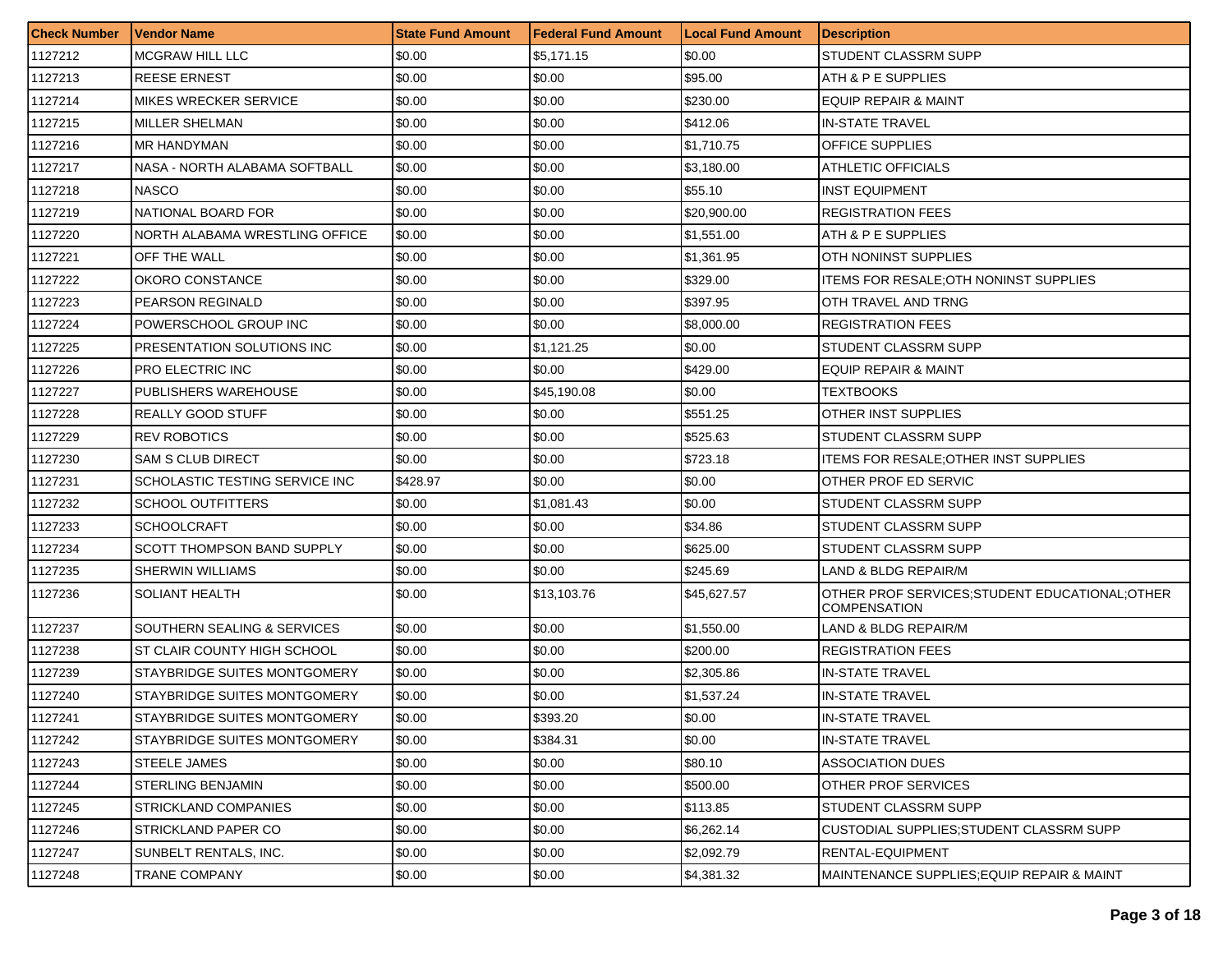| <b>Check Number</b> | <b>Vendor Name</b>             | <b>State Fund Amount</b> | Federal Fund Amount | <b>Local Fund Amount</b> | <b>Description</b>                                                                                                                                    |
|---------------------|--------------------------------|--------------------------|---------------------|--------------------------|-------------------------------------------------------------------------------------------------------------------------------------------------------|
| 1127249             | TRIHEX ATHLETIC LLC            | \$0.00                   | \$0.00              | \$5,774.56               | ATH & P E SUPPLIES                                                                                                                                    |
| 1127250             | UNITED RENTALS INC             | \$0.00                   | \$0.00              | \$3,181.00               | RENTAL-EQUIPMENT                                                                                                                                      |
| 1127251             | UNIVERSITY OF NORTH ALABAMA    | \$0.00                   | \$0.00              | \$150.00                 | <b>REGISTRATION FEES</b>                                                                                                                              |
| 1127252             | UNLOCK YOUR GAME               | \$0.00                   | \$0.00              | \$175.00                 | ATH & P E SUPPLIES                                                                                                                                    |
| 1127253             | VARSITY SPIRIT FASHIONS        | \$0.00                   | \$0.00              | \$1,661.22               | ATH & P E SUPPLIES                                                                                                                                    |
| 1127254             | <b>VERIZON WIRELESS</b>        | \$0.00                   | \$0.00              | \$17,363.16              | TELECOMMUNICATION                                                                                                                                     |
| 1127255             | <b>SKILLS USA</b>              | \$0.00                   | \$0.00              | \$705.00                 | ASSOCIATION DUES                                                                                                                                      |
| 1127256             | <b>SKILLS USA</b>              | \$0.00                   | \$0.00              | \$225.00                 | <b>ASSOCIATION DUES</b>                                                                                                                               |
| 1127257             | WALSWORTH PUBLISHING CO.       | \$0.00                   | \$0.00              | \$3,892.50               | <b>ITEMS FOR RESALE</b>                                                                                                                               |
| 1127258             | WATKINS MICHELLE               | \$0.00                   | \$0.00              | \$132.56                 | ATH & P E SUPPLIES                                                                                                                                    |
| 1127259             | WINNING EDGE SPORTING GOODS    | \$0.00                   | \$0.00              | \$907.00                 | ATH & P E SUPPLIES                                                                                                                                    |
| 1127260             | WOOD FRUITTICHER GROCERY CO    | \$0.00                   | \$0.00              | \$790.87                 | <b>ITEMS FOR RESALE</b>                                                                                                                               |
| 1127261             | <b>WRIGHT AUSTIN</b>           | \$0.00                   | \$0.00              | \$49.99                  | STUDENT CLASSRM SUPP                                                                                                                                  |
| 1127262             | XEROX CORPORATION              | \$0.00                   | \$0.00              | \$24,336.29              | RENTAL-EQUIPMENT                                                                                                                                      |
| 1127263             | A Z OFFICE RESOURCE INC        | \$0.00                   | \$0.00              | \$3,428.65               | STUDENT CLASSRM SUPP; OFFICE SUPPLIES; OTHER INST<br><b>SUPPLIES</b>                                                                                  |
| 1127264             | AHSAA                          | \$0.00                   | \$0.00              | \$100.00                 | <b>FINES AND PENALTIES</b>                                                                                                                            |
| 1127265             | AHSAA                          | \$0.00                   | \$0.00              | \$100.00                 | <b>REGISTRATION FEES</b>                                                                                                                              |
| 1127266             | AHSAA                          | \$0.00                   | \$0.00              | \$340.00                 | ASSOCIATION DUES; FINES AND PENALTIES                                                                                                                 |
| 1127267             | AHSADCA                        | \$0.00                   | \$0.00              | \$90.00                  | ASSOCIATION DUES                                                                                                                                      |
| 1127268             | AIRBORNE ATHLETICS INC         | \$0.00                   | \$0.00              | \$8,890.00               | ATH & P E SUPPLIES                                                                                                                                    |
| 1127269             | ALABAMA JROTC                  | \$0.00                   | \$0.00              | \$420.00                 | <b>REGISTRATION FEES</b>                                                                                                                              |
| 1127270             | ALLIED DIGITAL PRINTING        | \$0.00                   | \$0.00              | \$5,045.31               | <b>ITEMS FOR RESALE</b>                                                                                                                               |
| 1127271             | AMAZON                         | \$0.00                   | \$0.00              | \$6,256.69               | STUDENT CLASSRM SUPP; AUDIO/VIDEO<br><\$5000;LIBRARY/MEDIA BOOKS;OTH NONINST<br>SUPPLIES;FURN & FIXTURES<5000;OTHER INST<br>SUPPLIES: OFFICE SUPPLIES |
| 1127272             | AMERICAN PAPER & TWINE         | \$0.00                   | \$0.00              | \$57.60                  | <b>CUSTODIAL SUPPLIES</b>                                                                                                                             |
| 1127273             | ANCHOR TOURS INC               | \$0.00                   | \$0.00              | \$2,100.00               | TRANSP-OTH PROVIDERS                                                                                                                                  |
| 1127274             | APPLE BUS COMPANY              | \$703.80                 | \$1,124.68          | \$20,260.26              | TRANSP-OTH PROVIDERS; OTHER PURCHASED SERV; ATH &<br>P E SUPPLIES                                                                                     |
| 1127275             | <b>ASCA</b>                    | \$0.00                   | \$0.00              | \$65.00                  | <b>REGISTRATION FEES</b>                                                                                                                              |
| 1127276             | FIND IMPORT CORPORATION        | \$0.00                   | \$0.00              | \$213.65                 | <b>ITEMS FOR RESALE</b>                                                                                                                               |
| 1127277             | <b>BAER CONNIE DUROSS</b>      | \$0.00                   | \$0.00              | \$11.12                  | <b>LOCAL TRAVEL</b>                                                                                                                                   |
| 1127278             | <b>BANKS INDUSTRIES INC</b>    | \$0.00                   | \$0.00              | \$619.56                 | <b>CUSTODIAL SUPPLIES</b>                                                                                                                             |
| 1127279             | <b>BARNES FRED</b><br>(A)      | \$0.00                   | \$0.00              | \$93.60                  | <b>LOCAL TRAVEL</b>                                                                                                                                   |
| 1127280             | <b>BATTLES TONIA</b>           | \$0.00                   | \$0.00              | \$100.62                 | LOCAL TRAVEL                                                                                                                                          |
| 1127281             | BAY PEST CONTROL COMPANY, INC. | \$0.00                   | \$0.00              | \$672.00                 | LAND & BLDG REPAIR/M                                                                                                                                  |
| 1127282             | BE OUR GUEST TRAVEL COMPANY    | \$0.00                   | \$0.00              | \$19,632.07              | <b>OUT-OF-STATE TRAVEL</b>                                                                                                                            |
| 1127283             | XEROX BUSINESS SOLUTIONS       | \$0.00                   | \$0.00              | \$72.88                  | RENTAL-EQUIPMENT                                                                                                                                      |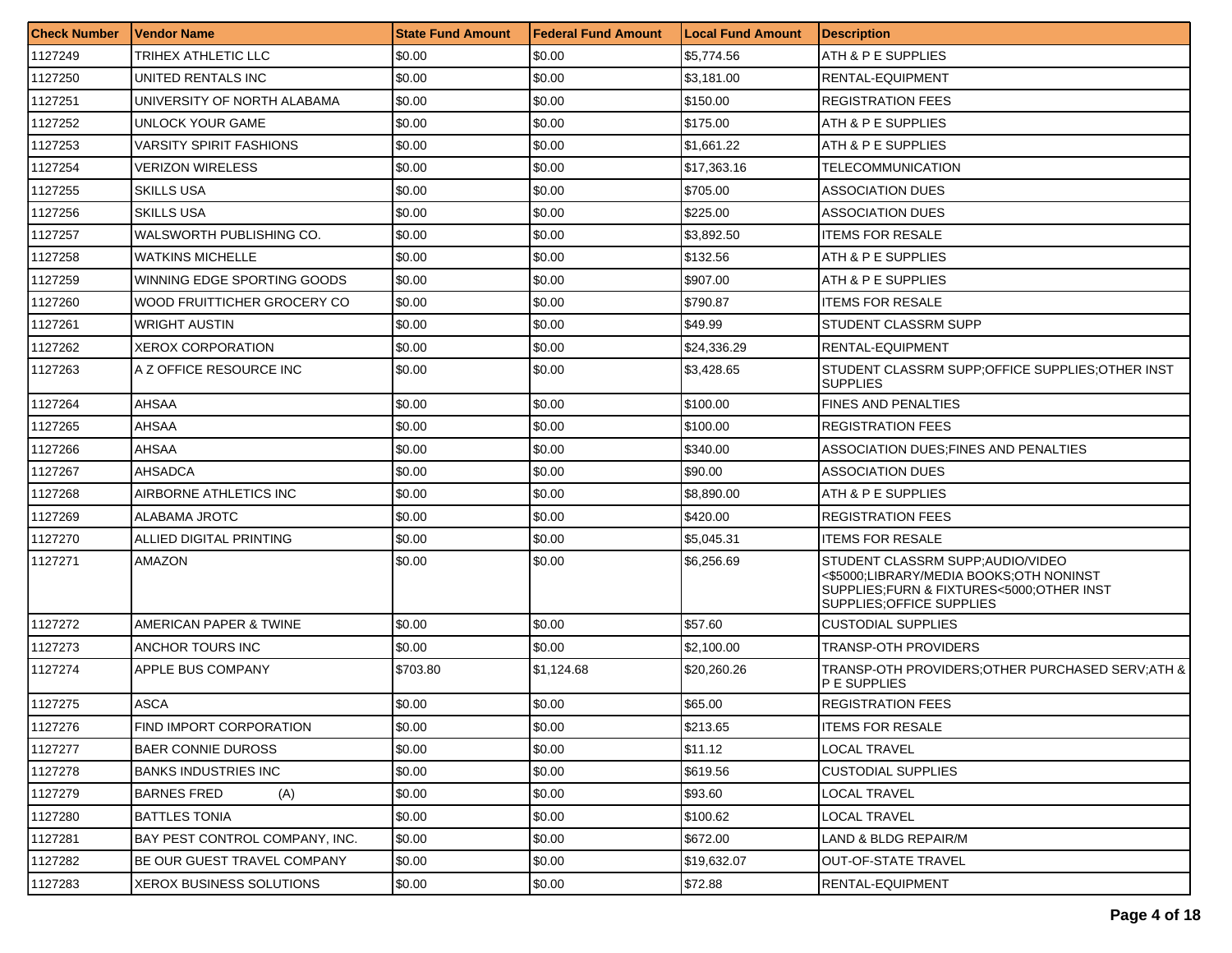| <b>Check Number</b> | Vendor Name                         | <b>State Fund Amount</b> | <b>Federal Fund Amount</b> | <b>Local Fund Amount</b> | <b>Description</b>              |
|---------------------|-------------------------------------|--------------------------|----------------------------|--------------------------|---------------------------------|
| 1127284             | <b>BLACK EMILY</b>                  | \$0.00                   | \$0.00                     | \$52.65                  | LOCAL TRAVEL                    |
| 1127285             | <b>BLICK ART MATERIALS</b>          | \$0.00                   | \$0.00                     | \$932.81                 | STUDENT CLASSRM SUPP            |
| 1127286             | <b>BLUES CUSTOM DESIGNS</b>         | \$0.00                   | \$0.00                     | \$300.00                 | ATH & P E SUPPLIES              |
| 1127288             | <b>BRANTLEY SHEILA</b>              | \$0.00                   | \$0.00                     | \$32.00                  | OTH NONINST SUPPLIES            |
| 1127289             | <b>BROTHERTON BAILEY</b>            | \$0.00                   | \$0.00                     | \$74.88                  | LOCAL TRAVEL                    |
| 1127290             | BULLET TEES SCREEN PRINTING         | \$0.00                   | \$0.00                     | \$261.50                 | <b>OTH NONINST SUPPLIES</b>     |
| 1127291             | BUTLER S GAS PIPE, INC.             | \$0.00                   | \$0.00                     | \$14,800.00              | EX LAND IMP <\$50,000           |
| 1127292             | <b>CAMP RACHEL</b>                  | \$0.00                   | \$0.00                     | \$28.08                  | LOCAL TRAVEL                    |
| 1127293             | <b>CAPSTONE</b>                     | \$0.00                   | \$0.00                     | \$684.12                 | LIBRARY/MEDIA BOOKS             |
| 1127294             | CDW GOVERNMENT INC.                 | \$0.00                   | \$0.00                     | \$1,620.00               | <b>MAINTENANCE SUPPLIES</b>     |
| 1127295             | CENTER FOR COLLABORATIVE            | \$0.00                   | \$9,180.00                 | \$0.00                   | TEXTBOOKS                       |
| 1127296             | <b>CEV MULTIMEDIA LTD</b>           | \$0.00                   | \$1,390.00                 | \$0.00                   | LICENSE FEES                    |
| 1127297             | <b>CHATMAN BRANDON</b>              | \$0.00                   | \$0.00                     | \$82.49                  | LOCAL TRAVEL                    |
| 1127298             | CHICK FIL A                         | \$0.00                   | \$0.00                     | \$231.74                 | OTHER FOOD SUPPLIES             |
| 1127299             | CINTAS CORPORATION #241             | \$0.00                   | \$0.00                     | \$45.56                  | <b>EQUIP MAINT AGREEMTS</b>     |
| 1127300             | <b>CLAS</b>                         | \$0.00                   | \$0.00                     | \$379.00                 | <b>ASSOCIATION DUES</b>         |
| 1127301             | PALMETTO FUNDRAISING, INC.          | \$0.00                   | \$0.00                     | \$1,550.85               | <b>ITEMS FOR RESALE</b>         |
| 1127302             | <b>CONNECTWISE INC</b>              | \$0.00                   | \$0.00                     | \$1,730.00               | SOFTWARE MAINT AGREE            |
| 1127303             | <b>COOPERS HOME IMPROVEMENT</b>     | \$0.00                   | \$0.00                     | \$350.00                 | OTHER PROF SERVICES             |
| 1127304             | <b>CROWN TROPHY</b>                 | \$0.00                   | \$0.00                     | \$133.00                 | OTHER INST SUPPLIES             |
| 1127305             | DELTAMATH SOLUTIONS INC.            | \$0.00                   | \$0.00                     | \$440.00                 | LICENSE FEES                    |
| 1127306             | <b>DEMCO INC</b>                    | \$0.00                   | \$0.00                     | \$422.84                 | OTHER INST SUPPLIES             |
| 1127307             | <b>DIXSON HEATHER</b>               | \$0.00                   | \$0.00                     | \$141.70                 | <b>OUT-OF-STATE TRAVEL</b>      |
| 1127308             | <b>EASTBAY</b>                      | \$0.00                   | \$0.00                     | \$1,334.48               | ATH & P E SUPPLIES              |
| 1127309             | SOCCER MASTER                       | \$0.00                   | \$0.00                     | \$616.90                 | ATH & P E SUPPLIES              |
| 1127310             | ENVIRONMENTAL TRAINING              | \$0.00                   | \$0.00                     | \$350.00                 | OTH TRAVEL AND TRNG             |
| 1127311             | SCHOOL SPECIALTY LLC                | \$0.00                   | \$0.00                     | \$20,538.20              | OTHER INST SUPPLIES             |
| 1127312             | <b>FALLON LAURA</b>                 | \$0.00                   | \$0.00                     | \$149.76                 | LOCAL TRAVEL                    |
| 1127313             | <b>FEDEX</b>                        | \$0.00                   | \$0.00                     | \$43.35                  | <b>POSTAGE</b>                  |
| 1127314             | <b>FENCL ARIANNE</b>                | \$0.00                   | \$0.00                     | \$15.80                  | LOCAL TRAVEL                    |
| 1127315             | <b>FILTER PRO</b>                   | \$0.00                   | \$0.00                     | \$7,575.93               | <b>IEQUIP MAINT AGREEMTS</b>    |
| 1127316             | <b>FINLEY CHRISTIE</b>              | \$0.00                   | \$0.00                     | \$229.32                 | <b>IN-STATE TRAVEL</b>          |
| 1127317             | FIRE PRO, LLC                       | \$0.00                   | \$0.00                     | \$940.00                 | <b>EQUIP REPAIR &amp; MAINT</b> |
| 1127318             | <b>GOODHEART WILLCOX PUBLISHERS</b> | \$96.00                  | \$0.00                     | \$0.00                   | STUDENT CLASSRM SUPP            |
| 1127319             | <b>GRAHAM GREGORY</b>               | \$0.00                   | \$0.00                     | \$166.73                 | LOCAL TRAVEL                    |
| 1127320             | <b>GRAHAM WENDY GIBB</b>            | \$0.00                   | \$0.00                     | \$57.33                  | LOCAL TRAVEL                    |
| 1127321             | <b>GRAYBAR ELECTRIC CO</b><br>7300  | \$0.00                   | \$0.00                     | \$1,699.72               | MAINTENANCE SUPPLIES            |
| 1127322             | <b>GREAT SOUTHERN RECREATION</b>    | \$0.00                   | \$0.00                     | \$4,220.00               | LAND & BLDG REPAIR/M            |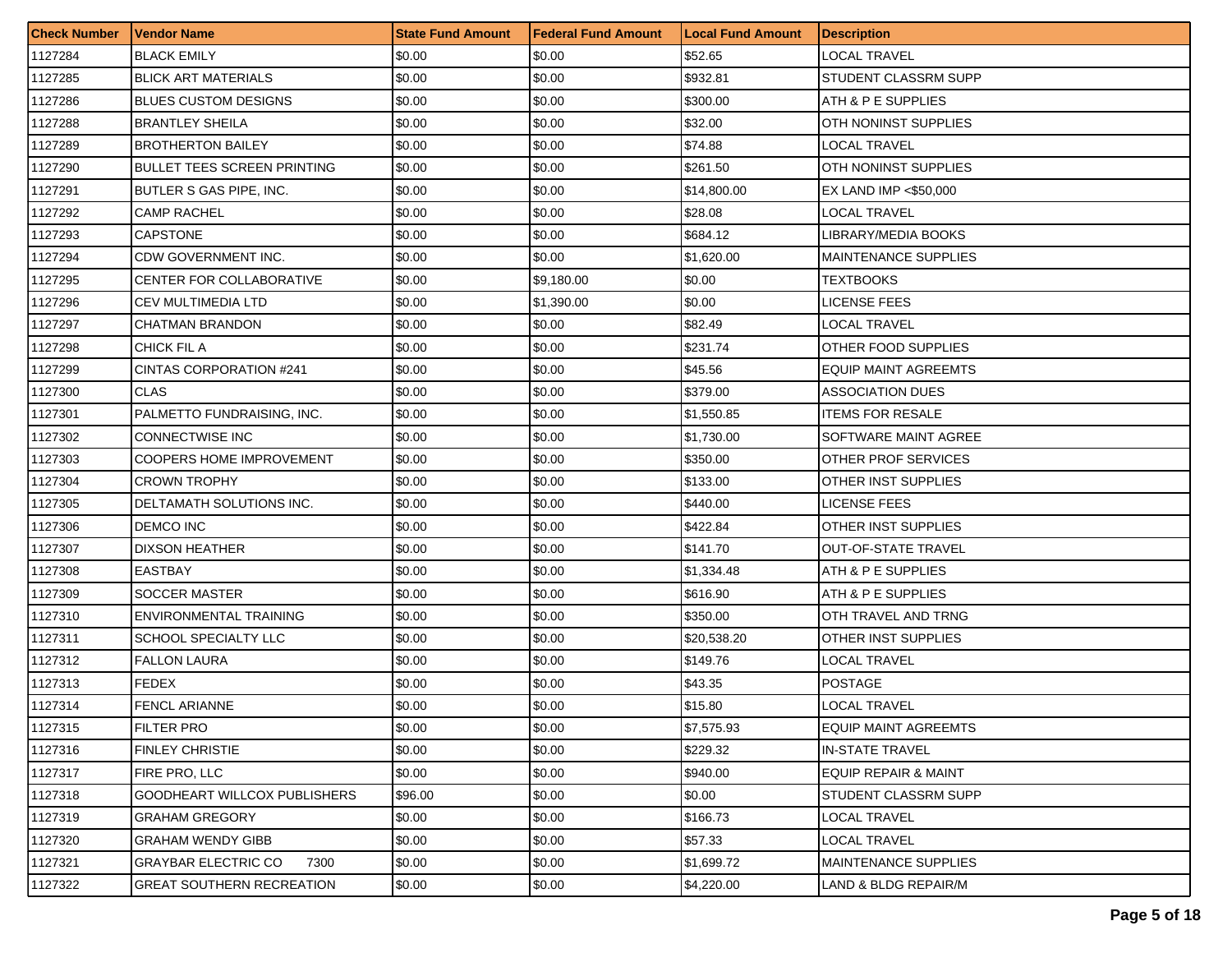| <b>Check Number</b> | <b>Vendor Name</b>                        | <b>State Fund Amount</b> | <b>Federal Fund Amount</b> | <b>Local Fund Amount</b> | <b>Description</b>              |
|---------------------|-------------------------------------------|--------------------------|----------------------------|--------------------------|---------------------------------|
| 1127323             | <b>GREEN PEA PRESS LLC</b>                | \$0.00                   | \$0.00                     | \$475.88                 | OTHER PROF SERVICES             |
| 1127324             | <b>GREENPOWER USA FOUNDATION</b>          | \$0.00                   | \$0.00                     | \$687.31                 | STUDENT CLASSRM SUPP            |
| 1127325             | <b>HAMBRICK TARA</b>                      | \$0.00                   | \$0.00                     | \$84.24                  | LOCAL TRAVEL                    |
| 1127326             | <b>HARBIN ZACKERY</b>                     | \$0.00                   | \$0.00                     | \$26.33                  | <b>LOCAL TRAVEL</b>             |
| 1127327             | HARPER DIANNA                             | \$0.00                   | \$0.00                     | \$20.48                  | LOCAL TRAVEL                    |
| 1127328             | <b>HOLDER PATRICK</b>                     | \$0.00                   | \$0.00                     | \$342.96                 | <b>OTHER INST SUPPLIES</b>      |
| 1127329             | HOOVER HIGH SCHOOL                        | \$0.00                   | \$0.00                     | \$100.00                 | <b>REGISTRATION FEES</b>        |
| 1127330             | <b>HORTON JENNIFER</b>                    | \$0.00                   | \$0.00                     | \$312.55                 | <b>IN-STATE TRAVEL</b>          |
| 1127331             | <b>HUSKEY KIM</b>                         | \$0.00                   | \$0.00                     | \$63.18                  | <b>LOCAL TRAVEL</b>             |
| 1127332             | JOHNSON JULIAN                            | \$0.00                   | \$0.00                     | \$29.84                  | LOCAL TRAVEL                    |
| 1127333             | <b>KBB ELECTRIC MOTOR SALES &amp; SVC</b> | \$0.00                   | \$0.00                     | \$1,247.21               | <b>EQUIP REPAIR &amp; MAINT</b> |
| 1127334             | <b>KELLYS TIRE SERVICE</b>                | \$0.00                   | \$0.00                     | \$1,678.32               | TIRES                           |
| 1127335             | <b>KEY CLUB INTERNATIONAL</b>             | \$0.00                   | \$0.00                     | \$154.00                 | <b>ASSOCIATION DUES</b>         |
| 1127336             | KIDS TO LOVE FOUNDATION                   | \$0.00                   | \$0.00                     | \$269.62                 | OTHER OBJECTS                   |
| 1127337             | KUTA SOFTWARE LLC                         | \$0.00                   | \$0.00                     | \$360.00                 | STUDENT CLASSRM SUPP            |
| 1127338             | LADNER KELLIE                             | \$0.00                   | \$0.00                     | \$89.51                  | <b>LOCAL TRAVEL</b>             |
| 1127339             | LAKESHORE LEARNING MATERIALS              | \$0.00                   | \$0.00                     | \$166.24                 | OTHER INST SUPPLIES             |
| 1127340             | LANG CHRISTY L                            | \$0.00                   | \$0.00                     | \$150.00                 | OTH NONINST SUPPLIES            |
| 1127341             | LANG JEFFREY                              | \$0.00                   | \$0.00                     | \$338.50                 | <b>IN-STATE TRAVEL</b>          |
| 1127342             | LARGEN IRRIGATION, INC.                   | \$0.00                   | \$0.00                     | \$1,475.00               | LAND & BLDG REPAIR/M            |
| 1127343             | LEE S SPORTING GOODS                      | \$0.00                   | \$0.00                     | \$8,150.24               | ATH & P E SUPPLIES              |
| 1127344             | LENOVO (UNITED STATES) INC                | \$0.00                   | \$0.00                     | \$4,951.00               | COMPUTER HDWRE <5000            |
| 1127345             | LONG PEGGY<br>(A)                         | \$0.00                   | \$0.00                     | \$19.89                  | LOCAL TRAVEL                    |
| 1127346             | LOWES HOME CENTERS                        | \$0.00                   | \$0.00                     | \$391.07                 | <b>MAINTENANCE SUPPLIES</b>     |
| 1127347             | M & H FIRE AND SAFETY                     | \$0.00                   | \$0.00                     | \$595.25                 | <b>EQUIP MAINT AGREEMTS</b>     |
| 1127348             | <b>MARSHALL DENNIS</b>                    | \$0.00                   | \$0.00                     | \$80.10                  | ATH & P E SUPPLIES              |
| 1127349             | <b>MATRONI SUSAN LENORE</b><br>(A)        | \$0.00                   | \$0.00                     | \$10.53                  | LOCAL TRAVEL                    |
| 1127350             | MAYER ELECTRIC SUPPLY CO.                 | \$0.00                   | \$0.00                     | \$2,334.80               | <b>MAINTENANCE SUPPLIES</b>     |
| 1127351             | MCKELLERY PATRICIA ANN                    | \$0.00                   | \$0.00                     | \$102.38                 | <b>LOCAL TRAVEL</b>             |
| 1127352             | <b>MCMANUS HAILEY</b>                     | \$0.00                   | \$0.00                     | \$793.42                 | STUDENT EDUCATIONAL             |
| 1127353             | MCWHORTER ZACHARY                         | \$0.00                   | \$204.15                   | \$0.00                   | <b>LOCAL TRAVEL</b>             |
| 1127354             | <b>REESE ERNEST</b>                       | \$0.00                   | \$0.00                     | \$300.00                 | ATH & P E SUPPLIES              |
| 1127355             | <b>MOBILE COMMUNICATION AMERICA</b>       | \$0.00                   | \$0.00                     | \$1,380.00               | OTH NONINST SUPPLIES            |
| 1127356             | <b>MOBILE MODULAR</b>                     | \$0.00                   | \$0.00                     | \$4,054.50               | RENTAL-LAND & BLDG              |
| 1127357             | MORARD & COMPANY INC                      | \$0.00                   | \$0.00                     | \$1,230.00               | <b>MAINTENANCE SUPPLIES</b>     |
| 1127358             | <b>MORRISON JERI</b>                      | \$0.00                   | \$0.00                     | \$23.99                  | <b>LOCAL TRAVEL</b>             |
| 1127359             | MOSBY QUAYNTEECE VINADETTE                | \$0.00                   | \$0.00                     | \$11.34                  | <b>POSTAGE</b>                  |
| 1127360             | <b>NABOA</b>                              | \$0.00                   | \$0.00                     | \$2,553.00               | <b>OTHER PROF SERVICES</b>      |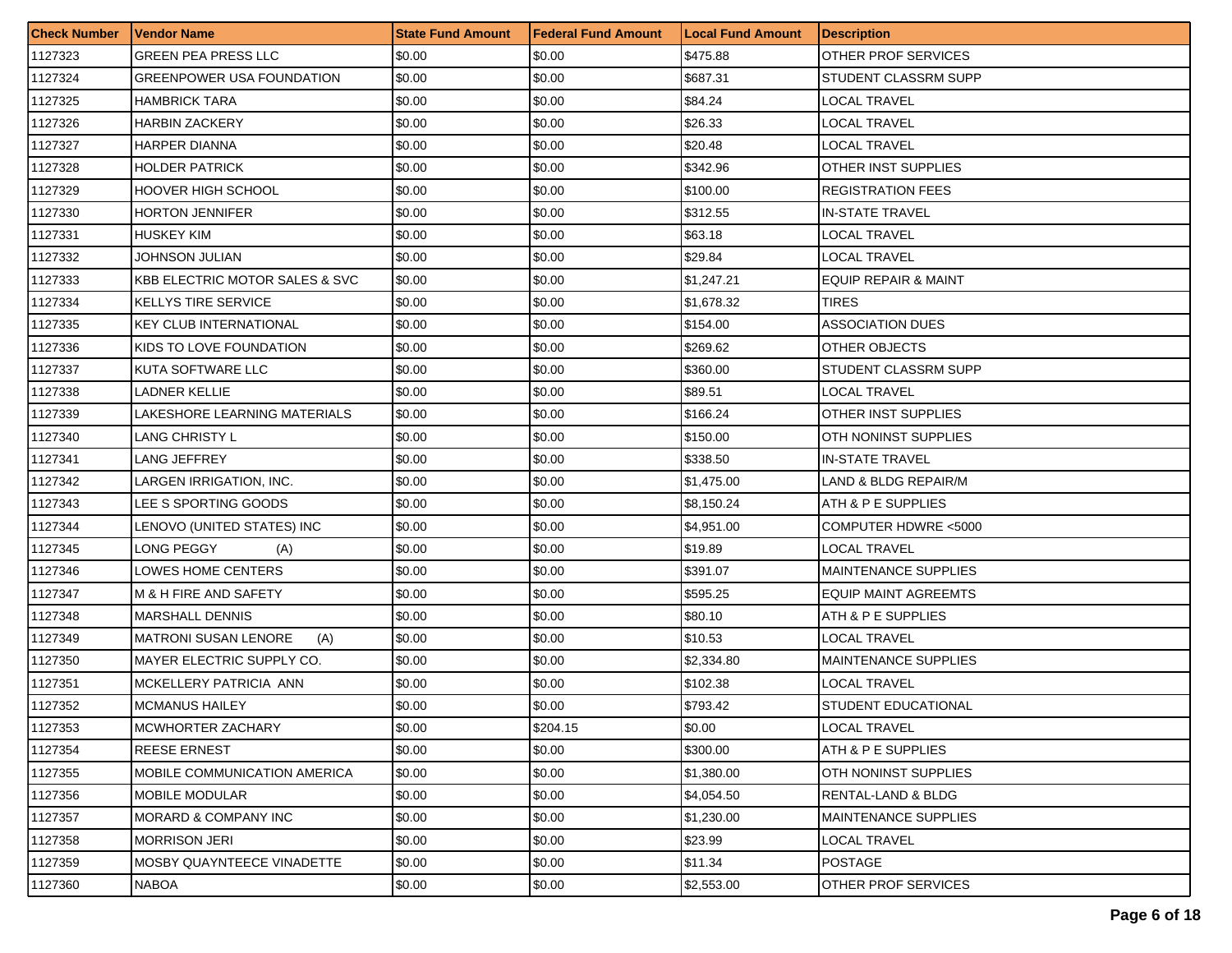| <b>Check Number</b> | l Vendor Name                             | <b>State Fund Amount</b> | <b>Federal Fund Amount</b> | <b>Local Fund Amount</b> | <b>Description</b>                        |
|---------------------|-------------------------------------------|--------------------------|----------------------------|--------------------------|-------------------------------------------|
| 1127361             | NATIONAL COUNCIL FOR THE                  | \$0.00                   | \$0.00                     | \$75.00                  | ASSOCIATION DUES                          |
| 1127362             | NAWOA                                     | \$0.00                   | \$0.00                     | \$12,468.00              | ATHLETIC OFFICIALS                        |
| 1127363             | NETCENTRIC TECHNOLOGIES INC               | \$2,755.00               | \$0.00                     | \$0.00                   | OTHER PROF SERVICES                       |
| 1127364             | NORTH ALABAMA GLASS CO INC                | \$0.00                   | \$0.00                     | \$136.36                 | LAND & BLDG REPAIR/M                      |
| 1127365             | NOTHING BUNDT CAKES                       | \$0.00                   | \$0.00                     | \$1,893.00               | <b>ITEMS FOR RESALE</b>                   |
| 1127366             | OFF THE WALL                              | \$0.00                   | \$0.00                     | \$375.80                 | OTHER INST SUPPLIES                       |
| 1127367             | <b>PARKER ANTIONETTE</b>                  | \$0.00                   | \$0.00                     | \$104.13                 | LOCAL TRAVEL                              |
| 1127368             | <b>PICKENS TYRA</b>                       | \$0.00                   | \$0.00                     | \$66.11                  | LOCAL TRAVEL                              |
| 1127369             | <b>PITSCO EDUCATION</b>                   | \$0.00                   | \$0.00                     | \$275.00                 | <b>REGISTRATION FEES</b>                  |
| 1127370             | PIZITZ MIDDLE SCHOOL MATH TEAM            | \$0.00                   | \$0.00                     | \$5.00                   | <b>REGISTRATION FEES</b>                  |
| 1127371             | PIZITZ MIDDLE SCHOOL MATH TEAM            | \$0.00                   | \$0.00                     | \$42.00                  | <b>REGISTRATION FEES</b>                  |
| 1127372             | POSITIVE PROMOTIONS                       | \$0.00                   | \$461.95                   | \$999.04                 | OTHER INST SUPPLIES; PARENT INST SUPPLIES |
| 1127373             | PPT SOLUTIONS, INC.                       | \$0.00                   | \$0.00                     | \$3,000.00               | COMPUTER HDWRE <5000:SOFTWARE MAINT AGREE |
| 1127374             | <b>PRESENTATION SOLUTIONS INC</b>         | \$0.00                   | \$0.00                     | \$1,567.68               | STUDENT CLASSRM SUPP                      |
| 1127375             | PROQUEST LLC                              | \$0.00                   | \$0.00                     | \$3,275.00               | STUDENT CLASSRM SUPP                      |
| 1127376             | PSAT/NMSQT                                | \$0.00                   | \$0.00                     | \$4,902.00               | STUDENT CLASSRM SUPP                      |
| 1127377             | RHITHM, INC.                              | \$139,200.00             | \$0.00                     | \$0.00                   | AUDIO/VIDEO MATERIAL                      |
| 1127378             | RICHIE DIANE                              | \$0.00                   | \$662.68                   | \$0.00                   | <b>IN-STATE TRAVEL</b>                    |
| 1127379             | <b>ROBOTICS EDUCATION &amp; COMPETITI</b> | \$0.00                   | \$0.00                     | \$250.00                 | <b>REGISTRATION FEES</b>                  |
| 1127380             | SAM S CLUB DIRECT                         | \$0.00                   | \$0.00                     | \$453.64                 | <b>ITEMS FOR RESALE</b>                   |
| 1127381             | <b>SAM S CLUB DIRECT</b>                  | \$0.00                   | \$0.00                     | \$208.16                 | <b>ITEMS FOR RESALE</b>                   |
| 1127383             | <b>SCHOOLCRAFT</b>                        | \$0.00                   | \$367.21                   | \$57.92                  | STUDENT CLASSRM SUPP                      |
| 1127385             | <b>SHATTUCK INC</b>                       | \$0.00                   | \$0.00                     | \$2,000.00               | LAND & BLDG REPAIR/M                      |
| 1127386             | SHORTSTOP SCREEN PRINTING                 | \$0.00                   | \$0.00                     | \$999.00                 | OTHER INST SUPPLIES                       |
| 1127387             | SMITH JULIE                               | \$0.00                   | \$0.00                     | \$61.43                  | LOCAL TRAVEL                              |
| 1127388             | SNEEDS CLEANERS                           | \$0.00                   | \$0.00                     | \$123.20                 | OTHER PROF SERVICES                       |
| 1127389             | SOLIANT HEALTH                            | \$0.00                   | \$12,786.38                | \$54,479.75              | OTHER PROF SERVICES; STUDENT EDUCATIONAL  |
| 1127390             | SOLID WASTE DISPOSAL                      | \$0.00                   | \$0.00                     | \$368.51                 | OTHER PROPERTY SERV                       |
| 1127391             | SOUTHEASTERN MUSICAL SERVICES             | \$0.00                   | \$0.00                     | \$425.00                 | EQUIP REPAIR & MAINT                      |
| 1127392             | SPIVEY CHRISTINA WALLS (A)                | \$0.00                   | \$0.00                     | \$43.29                  | LOCAL TRAVEL                              |
| 1127393             | <b>STEWART KYNAE</b>                      | \$0.00                   | \$0.00                     | \$200.66                 | LOCAL TRAVEL                              |
| 1127394             | STRICKLAND COMPANIES                      | \$0.00                   | \$0.00                     | \$308.44                 | <b>CUSTODIAL SUPPLIES</b>                 |
| 1127395             | STRICKLAND PAPER CO                       | \$0.00                   | \$2,795.00                 | \$9,169.71               | CUSTODIAL SUPPLIES; STUDENT CLASSRM SUPP  |
| 1127396             | SUPREME SCHOOL SUPPLY CO                  | \$0.00                   | \$0.00                     | \$215.12                 | OTH NONINST SUPPLIES                      |
| 1127397             | TAKERS TRANSPORATION LLC                  | \$1,012.50               | \$0.00                     | \$0.00                   | OTHER PURCHASED SERV                      |
| 1127398             | TERRELL TECHNICAL SERVICES                | \$0.00                   | \$0.00                     | \$393.08                 | OTHER PROF SERVICES                       |
| 1127399             | THRIVE OUTDOOR, INC.                      | \$0.00                   | \$0.00                     | \$80,728.00              | LAND & BLDG REPAIR/M                      |
| 1127400             | TIME FOR KIDS                             | \$0.00                   | \$440.00                   | \$0.00                   | <b>INST SOFTWARE</b>                      |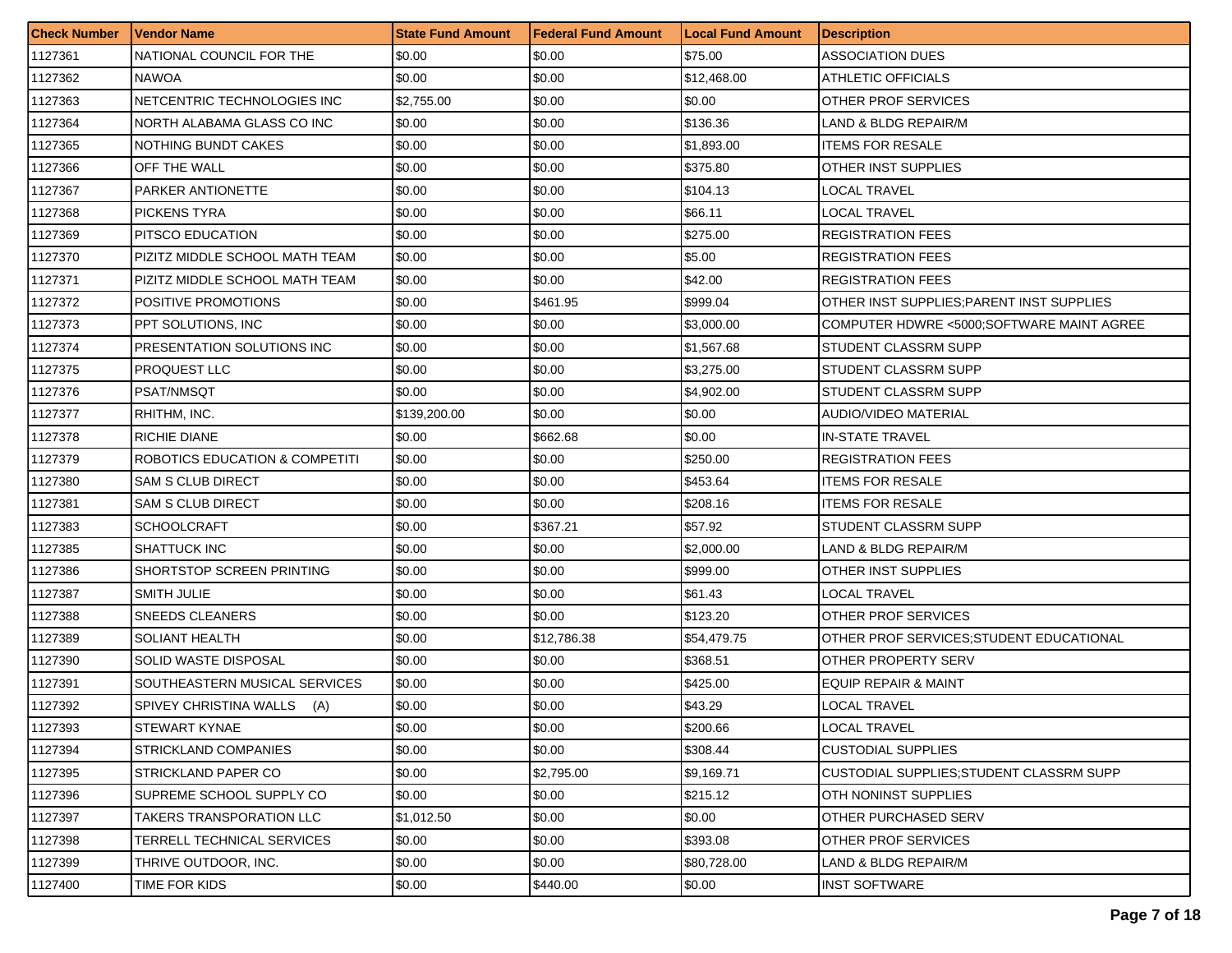| <b>Check Number</b> | <b>Vendor Name</b>              | <b>State Fund Amount</b> | <b>Federal Fund Amount</b> | <b>Local Fund Amount</b> | <b>Description</b>                                                                                                                                                                                                                                                                                                                                                                                                                                                                                                                                                                             |
|---------------------|---------------------------------|--------------------------|----------------------------|--------------------------|------------------------------------------------------------------------------------------------------------------------------------------------------------------------------------------------------------------------------------------------------------------------------------------------------------------------------------------------------------------------------------------------------------------------------------------------------------------------------------------------------------------------------------------------------------------------------------------------|
| 1127401             | TINTORI CELINA V.               | \$0.00                   | \$0.00                     | \$160.29                 | LOCAL TRAVEL                                                                                                                                                                                                                                                                                                                                                                                                                                                                                                                                                                                   |
| 1127402             | <b>TRANE COMPANY</b>            | \$0.00                   | \$0.00                     | \$7,105.00               | MAINTENANCE SUPPLIES;EQUIP REPAIR & MAINT                                                                                                                                                                                                                                                                                                                                                                                                                                                                                                                                                      |
| 1127403             | TRIHAZ SOLUTIONS, LLC           | \$0.00                   | \$0.00                     | \$500.00                 | <b>GARBAGE AND WASTE</b>                                                                                                                                                                                                                                                                                                                                                                                                                                                                                                                                                                       |
| 1127404             | UNITED RENTALS INC              | \$0.00                   | \$0.00                     | \$5,256.46               | RENTAL-EQUIPMENT                                                                                                                                                                                                                                                                                                                                                                                                                                                                                                                                                                               |
| 1127405             | VALLEY HILL COUNTRY CLUB        | \$0.00                   | \$0.00                     | \$1,918.83               | <b>FOOD SERVICES</b>                                                                                                                                                                                                                                                                                                                                                                                                                                                                                                                                                                           |
| 1127406             | <b>VANHOOSER MARK</b>           | \$0.00                   | \$0.00                     | \$199.61                 | LOCAL TRAVEL                                                                                                                                                                                                                                                                                                                                                                                                                                                                                                                                                                                   |
| 1127407             | <b>VARSITY SPIRIT FASHIONS</b>  | \$0.00                   | \$0.00                     | \$5.294.77               | <b>ATH &amp; P E SUPPLIES</b>                                                                                                                                                                                                                                                                                                                                                                                                                                                                                                                                                                  |
| 1127408             | <b>VEX ROBOTICS INC</b>         | \$0.00                   | \$0.00                     | \$1,022.32               | IOTH NONINST SUPPLIES                                                                                                                                                                                                                                                                                                                                                                                                                                                                                                                                                                          |
| 1127409             | <b>VON BRAUN CENTER</b>         | \$0.00                   | \$0.00                     | \$4,925.00               | OTHER PURCHASED SERV                                                                                                                                                                                                                                                                                                                                                                                                                                                                                                                                                                           |
| 1127410             | <b>WHITAKER JOSEPH</b>          | \$0.00                   | \$0.00                     | \$652.67                 | IN-STATE TRAVEL                                                                                                                                                                                                                                                                                                                                                                                                                                                                                                                                                                                |
| 1127411             | WITTICHEN SUPPLY COMPANY        | \$0.00                   | \$0.00                     | \$3,236.32               | IMAINTENANCE SUPPLIES                                                                                                                                                                                                                                                                                                                                                                                                                                                                                                                                                                          |
| 1127412             | <b>WOODS TONYA</b>              | \$0.00                   | \$0.00                     | \$74.30                  | LOCAL TRAVEL                                                                                                                                                                                                                                                                                                                                                                                                                                                                                                                                                                                   |
| 1127413             | <b>WOODY ANDERSON FORD</b>      | \$0.00                   | \$0.00                     | \$493.76                 | <b>EQUIP REPAIR &amp; MAINT</b>                                                                                                                                                                                                                                                                                                                                                                                                                                                                                                                                                                |
| 1127414             | <b>WREN LAURA</b>               | \$0.00                   | \$0.00                     | \$44.46                  | LOCAL TRAVEL                                                                                                                                                                                                                                                                                                                                                                                                                                                                                                                                                                                   |
| 1127415             | <b>XEROX BUSINESS SOLUTIONS</b> | \$0.00                   | \$0.00                     | \$512.70                 | RENTAL-EQUIPMENT                                                                                                                                                                                                                                                                                                                                                                                                                                                                                                                                                                               |
| 1127416             | <b>XEROX CORPORATION</b>        | \$0.00                   | \$0.00                     | \$10,428.08              | RENTAL-EQUIPMENT                                                                                                                                                                                                                                                                                                                                                                                                                                                                                                                                                                               |
| 1127417             | YAMAGUCHI REGINA                | \$0.00                   | \$0.00                     | \$40.95                  | LOCAL TRAVEL                                                                                                                                                                                                                                                                                                                                                                                                                                                                                                                                                                                   |
| 1127418             | PNC BANK COMMERICAL CARD        | \$0.00                   | \$10,701.08                | \$63,907.11              | OUT-OF-STATE TRAVEL:TEXTBOOKS:STUDENT CLASSRM<br>SUPP; MAINTENANCE SUPPLIES; IN-STATE TRAVEL; OTH<br>NONINST SUPPLIES:REGISTRATION FEES:OTHER INST<br>SUPPLIES; CUSTODIAL SUPPLIES; ATH & P E<br>SUPPLIES: TRANSP-OTH PROVIDERS: OTHER PROF ED<br>SERVIC; OFFICE SUPPLIES; ITEMS FOR RESALE; OTHER<br>OBJECTS:EQUIP REPAIR & MAINT:OTHER FOOD<br>SUPPLIES: OTHER TECHNICAL SERV: ASSOCIATION<br>DUES; PRINTING AND BINDING; INST SOFTWARE; NON-INST<br>EQUIPMENT:OTH<br>BOOKS/PERIODICAL;TELECOMMUNICATION;VEHICLE<br>PARTS, ACCOUNTS RECEIVABLE, LICENSE FEES, OTHER<br>DUES AND FEES;POSTAGE |
| 1127419             | PNC BANK COMMERICAL CARD        | \$0.00                   | \$0.00                     | \$164,006.66             | STUDENT CLASSRM SUPP;OTH NONINST SUPPLIES;OFFICE<br>SUPPLIES; ACCOUNTS RECEIVABLE                                                                                                                                                                                                                                                                                                                                                                                                                                                                                                              |
| 1127420             | ABERNATHYS MONOGRAMMING         | \$0.00                   | \$0.00                     | \$300.00                 | <b>OTHER INST SUPPLIES</b>                                                                                                                                                                                                                                                                                                                                                                                                                                                                                                                                                                     |
| 1127421             | AHSAA                           | \$0.00                   | \$0.00                     | \$2,608.00               | <b>INSURANCE SERVICES</b>                                                                                                                                                                                                                                                                                                                                                                                                                                                                                                                                                                      |
| 1127422             | PORTER NESFAYIA                 | \$0.00                   | \$0.00                     | \$85.00                  | <b>REGISTRATION FEES</b>                                                                                                                                                                                                                                                                                                                                                                                                                                                                                                                                                                       |
| 1127423             | SOUTHEASTERN TRUCK BODY &       | \$0.00                   | \$0.00                     | \$500.00                 | <b>OTHER PROPERTY SERV</b>                                                                                                                                                                                                                                                                                                                                                                                                                                                                                                                                                                     |
| 1127424             | STALLWORTH BRANDON              | \$0.00                   | \$0.00                     | \$306.80                 | IN-STATE TRAVEL; REGISTRATION FEES; ASSOCIATION DUES                                                                                                                                                                                                                                                                                                                                                                                                                                                                                                                                           |
| 1127425             | WINNING FOUNDATION INC          | \$0.00                   | \$7,000.00                 | \$0.00                   | <b>STUDENT EDUCATIONAL</b>                                                                                                                                                                                                                                                                                                                                                                                                                                                                                                                                                                     |
| 1127426             | <b>BIMBO BAKERIES USA, INC.</b> | \$0.00                   | \$5,420.92                 | \$0.00                   | PURCHASED FOOD                                                                                                                                                                                                                                                                                                                                                                                                                                                                                                                                                                                 |
| 1127427             | CINTAS CORPORATION #241         | \$0.00                   | \$2,126.68                 | \$0.00                   | FOOD SERV SUPPLIES                                                                                                                                                                                                                                                                                                                                                                                                                                                                                                                                                                             |
| 1127428             | FERGUSON ENTERPRISES, INC.      | \$0.00                   | \$366.89                   | \$0.00                   | <b>MAINTENANCE SUPPLIES</b>                                                                                                                                                                                                                                                                                                                                                                                                                                                                                                                                                                    |
| 1127429             | FORESTWOOD FARM. INC.           | \$0.00                   | \$4,172.80                 | \$0.00                   | PURCHASED FOOD                                                                                                                                                                                                                                                                                                                                                                                                                                                                                                                                                                                 |
| 1127430             | COMPUTER SOFTWARE INNOVATIONS   | \$0.00                   | \$59.50                    | \$0.00                   | OTHER DUES AND FEES                                                                                                                                                                                                                                                                                                                                                                                                                                                                                                                                                                            |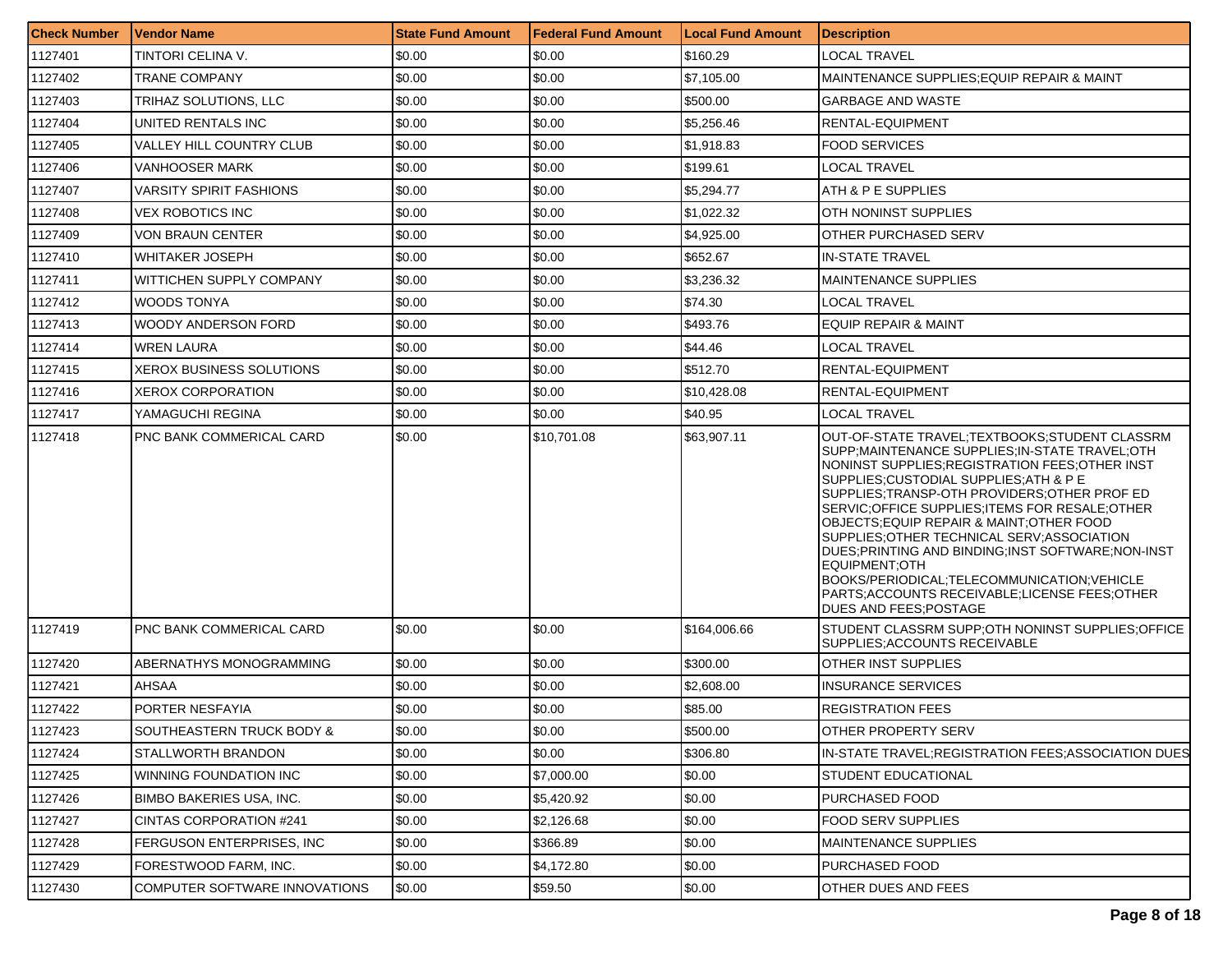| <b>Check Number</b> | <b>Vendor Name</b>              | <b>State Fund Amount</b> | l Federal Fund Amount | <b>Local Fund Amount</b> | <b>Description</b>                                                                                                 |
|---------------------|---------------------------------|--------------------------|-----------------------|--------------------------|--------------------------------------------------------------------------------------------------------------------|
| 1127431             | <b>HINOJOS NANETTE</b>          | \$0.00                   | \$9.30                | \$0.00                   | <b>DEFERRED REVENUE</b>                                                                                            |
| 1127432             | HUNTSVILLE RESTAURANT EQUIP     | \$0.00                   | \$1,435.00            | \$0.00                   | <b>MAINTENANCE SUPPLIES</b>                                                                                        |
| 1127433             | JONES-MCLEOD,INC.               | \$0.00                   | \$3,965.70            | \$0.00                   | <b>MAINTENANCE SUPPLIES</b>                                                                                        |
| 1127434             | <b>LOG RIGHT LLC</b>            | \$0.00                   | \$10,577.60           | \$0.00                   | <b>FOOD SERVICES</b>                                                                                               |
| 1127435             | LOWES HOME CENTERS LLC          | \$0.00                   | \$661.46              | \$0.00                   | <b>MAINTENANCE SUPPLIES</b>                                                                                        |
| 1127436             | SPUR EMPLOYMENT INC             | \$0.00                   | \$28,357.90           | \$0.00                   | OTHER PROF SERVICES                                                                                                |
| 1127437             | HOME DEPOT PRO                  | \$0.00                   | \$23.335.00           | \$0.00                   | FOOD SERV SUPPLIES                                                                                                 |
| 1127438             | TASTY BRANDS LLC                | \$0.00                   | \$8,877.60            | \$0.00                   | PURCHASED FOOD                                                                                                     |
| 1127439             | <b>WITTICHEN SUPPLY COMPANY</b> | \$0.00                   | \$3,545.58            | \$0.00                   | <b>MAINTENANCE SUPPLIES</b>                                                                                        |
| 1127440             | WOOD FRUITTICHER GROCERY CO     | \$0.00                   | \$96,408.89           | \$0.00                   | PURCHASED FOOD:FOOD PROCESSING SUPP:FOOD SERV<br><b>SUPPLIES</b>                                                   |
| 1127441             | HUNTSVILLE UTILITIES            | \$0.00                   | \$53,792.08           | \$599,934.25             | ELECTRICITY; NATURAL GAS; WATER                                                                                    |
| 1127442             | 360CIVIC                        | \$0.00                   | \$0.00                | \$14,900.00              | OTHER PROF SERVICES                                                                                                |
| 1127443             | 360CIVIC                        | \$0.00                   | \$0.00                | \$3,200.00               | OTHER PROF SERVICES                                                                                                |
| 1127444             | 4 WALL LIGHTING ENTERTAINMENT   | \$0.00                   | \$0.00                | \$1,439.00               | OTH NONINST SUPPLIES:OTHER INST SUPPLIES                                                                           |
| 1127445             | AT&T                            | \$0.00                   | \$0.00                | \$1,069.95               | <b>TELEPHONE</b>                                                                                                   |
| 1127446             | A Z OFFICE RESOURCE INC         | \$0.00                   | \$0.00                | \$8,049.13               | STUDENT CLASSRM SUPP:OFFICE SUPPLIES:OTHER INST<br>SUPPLIES: OTH NONINST SUPPLIES                                  |
| 1127447             | <b>AHSAA</b>                    | \$0.00                   | \$0.00                | \$250.00                 | FINES AND PENALTIES                                                                                                |
| 1127448             | AIRGAS USA                      | \$765.55                 | \$0.00                | \$0.00                   | STUDENT CLASSRM SUPP                                                                                               |
| 1127449             | L&W SUPPLY CORPORATION          | \$0.00                   | \$0.00                | \$1,760.00               | <b>MAINTENANCE SUPPLIES</b>                                                                                        |
| 1127450             | ALABAMA FBLA                    | \$0.00                   | \$0.00                | \$220.00                 | <b>REGISTRATION FEES</b>                                                                                           |
| 1127451             | ALABAMA FLAG & BANNER INC       | \$0.00                   | \$0.00                | \$165.11                 | OTH NONINST SUPPLIES                                                                                               |
| 1127452             | ALABAMA LEADERS IN              | \$0.00                   | \$855.00              | \$0.00                   | <b>REGISTRATION FEES</b>                                                                                           |
| 1127453             | AMTESOL c/o JOSEPHINE PRADO     | \$0.00                   | \$2,000.00            | \$0.00                   | REGISTRATION FEES                                                                                                  |
| 1127454             | ALA-EL                          | \$0.00                   | \$900.00              | \$0.00                   | <b>REGISTRATION FEES</b>                                                                                           |
| 1127455             | ALLIED DIGITAL PRINTING         | \$0.00                   | \$0.00                | \$805.00                 | STUDENT CLASSRM SUPP; ITEMS FOR RESALE                                                                             |
| 1127456             | <b>AMAZON</b>                   | \$908.70                 | \$0.00                | \$18,116.07              | OTHER INST SUPPLIES; STUDENT CLASSRM<br>SUPP;TEXTBOOKS;OFFICE SUPPLIES;ATH & P E<br>SUPPLIES; OTH NONINST SUPPLIES |
| 1127457             | AMERIGAS PROPANE LP             | \$0.00                   | \$0.00                | \$270.67                 | PROPANE GAS                                                                                                        |
| 1127458             | <b>APPLE INC</b>                | \$0.00                   | \$0.00                | \$1,016,00               | OTHER INST SUPPLIES:STUDENT CLASSRM SUPP                                                                           |
| 1127459             | AVID CENTER                     | \$0.00                   | \$26,900.00           | \$0.00                   | STAFF ED SERVICES                                                                                                  |
| 1127460             | <b>BAKEMAN LAWNCARE SERVICE</b> | \$0.00                   | \$0.00                | \$300.00                 | ATH & P E SUPPLIES                                                                                                 |
| 1127461             | PRIDE YONEKA                    | \$0.00                   | \$0.00                | \$250.00                 | STUDENT CLASSRM SUPP                                                                                               |
| 1127462             | <b>BANKS INDUSTRIES INC</b>     | \$0.00                   | \$0.00                | \$65,929.00              | OTHER EQUIPMENT: CUSTODIAL SUPPLIES                                                                                |
| 1127463             | BATISTA ANN MARIE<br>(A)        | \$0.00                   | \$331.19              | \$0.00                   | <b>IN-STATE TRAVEL</b>                                                                                             |
| 1127464             | BAY PEST CONTROL COMPANY, INC.  | \$0.00                   | \$0.00                | \$5,768.00               | LAND & BLDG REPAIR/M                                                                                               |
| 1127465             | XEROX BUSINESS SOLUTIONS        | \$0.00                   | \$0.00                | \$316.40                 | RENTAL-EQUIPMENT                                                                                                   |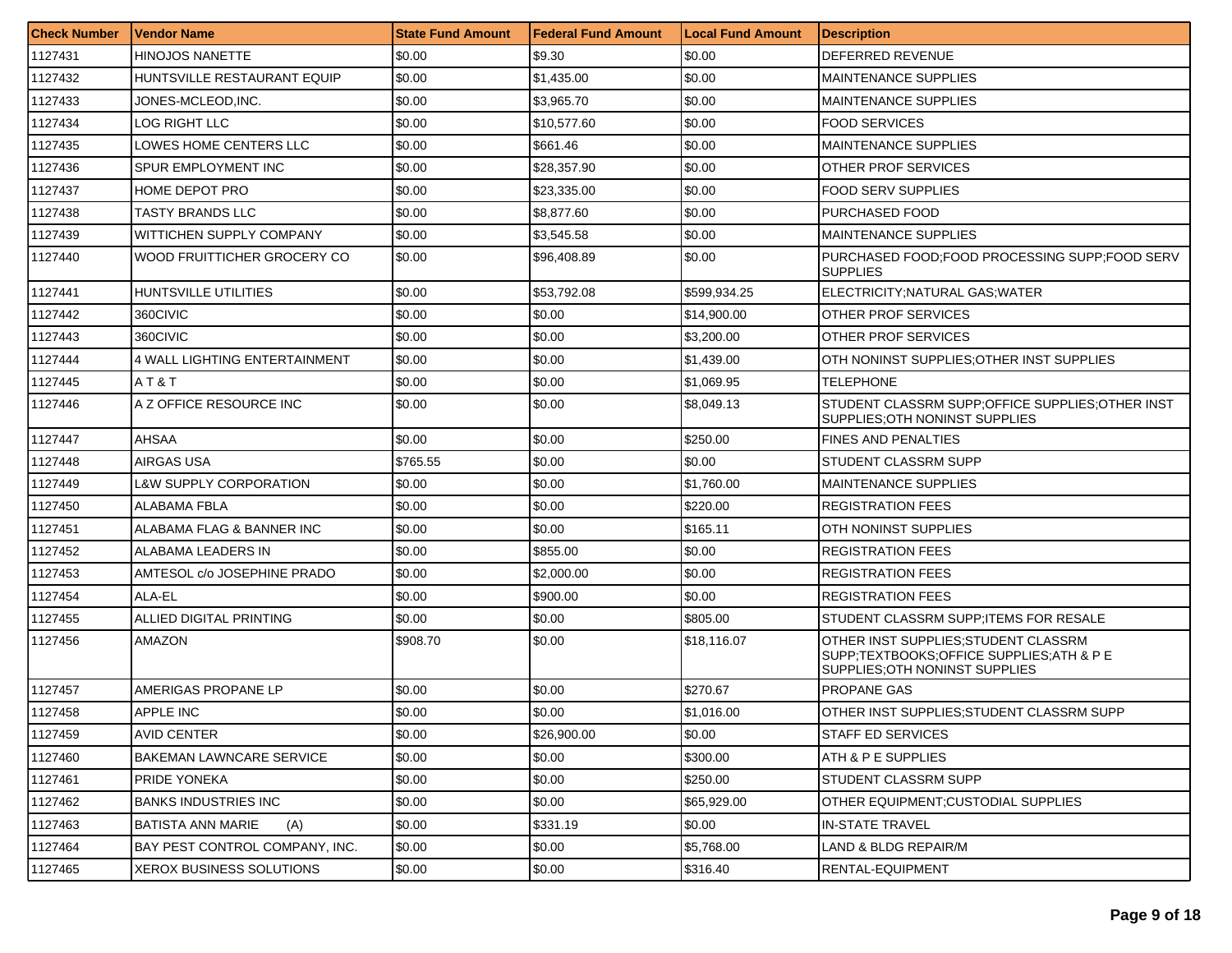| <b>Check Number</b> | <b>Vendor Name</b>                 | <b>State Fund Amount</b> | <b>Federal Fund Amount</b> | <b>Local Fund Amount</b> | <b>Description</b>                              |
|---------------------|------------------------------------|--------------------------|----------------------------|--------------------------|-------------------------------------------------|
| 1127466             | <b>REPUBLIC SERVICES</b>           | \$0.00                   | \$9,731.41                 | \$12,210.08              | <b>GARBAGE AND WASTE</b>                        |
| 1127467             | <b>BLACKBURN JIMMY</b>             | \$0.00                   | \$0.00                     | \$73.39                  | ATH & P E SUPPLIES                              |
| 1127468             | <b>BLICK ART MATERIALS</b>         | \$0.00                   | \$0.00                     | \$931.29                 | STUDENT CLASSRM SUPP                            |
| 1127469             | BOUND-TO-STAY BOUND BOOKS INC      | \$0.00                   | \$0.00                     | \$59.09                  | LIBRARY/MEDIA BOOKS                             |
| 1127470             | <b>BRENDA TAPIA</b>                | \$0.00                   | \$0.00                     | \$200.00                 | OTH NONINST SUPPLIES                            |
| 1127471             | <b>BROWNLEE BRIAN</b>              | \$0.00                   | \$0.00                     | \$114.06                 | OTH TRAVEL AND TRNG                             |
| 1127472             | <b>BSN SPORTS</b>                  | \$0.00                   | \$0.00                     | \$160.00                 | ATH & P E SUPPLIES                              |
| 1127473             | <b>BSN SPORTS INC</b>              | \$0.00                   | \$0.00                     | \$90.95                  | ATH & P E SUPPLIES                              |
| 1127474             | <b>BUILDING SYSTEMS TECHNOLOGY</b> | \$0.00                   | \$0.00                     | \$865.00                 | LAND & BLDG REPAIR/M                            |
| 1127475             | <b>BUTLER S GAS PIPE, INC.</b>     | \$0.00                   | \$0.00                     | \$30,240.00              | BD IMP <\$50,000; EQUIP REPAIR & MAINT          |
| 1127476             | C SPIRE BUSINESS                   | \$0.00                   | \$0.00                     | \$1,339.92               | TELECOMMUNICATION                               |
| 1127477             | C SPIRE BUSINESS                   | \$0.00                   | \$0.00                     | \$20,851.56              | TELECOMMUNICATION                               |
| 1127478             | CAGLE GEORGE DAVID II              | \$0.00                   | \$0.00                     | \$194.32                 | ATH & P E SUPPLIES                              |
| 1127479             | <b>CALVERT DANNY</b>               | \$0.00                   | \$0.00                     | \$585.00                 | OTHER PROF SERVICES                             |
| 1127480             | <b>HATCHER CANDACE</b>             | \$0.00                   | \$262.83                   | \$0.00                   | <b>IN-STATE TRAVEL</b>                          |
| 1127481             | <b>CAPSTONE</b>                    | \$0.00                   | \$0.00                     | \$508.25                 | LIBRARY/MEDIA BOOKS                             |
| 1127482             | <b>CHANGE CASH</b>                 | \$0.00                   | \$0.00                     | \$200.00                 | <b>CHANGE CASH</b>                              |
| 1127483             | <b>CHANGE CASH</b>                 | \$0.00                   | \$0.00                     | \$200.00                 | <b>CHANGE CASH</b>                              |
| 1127484             | CHINAS CREATIONS                   | \$0.00                   | \$0.00                     | \$224.00                 | ATH & P E SUPPLIES                              |
| 1127485             | CINTAS CORPORATION #241            | \$0.00                   | \$0.00                     | \$5,809.53               | <b>CUSTODIAL SUPPLIES; EQUIP MAINT AGREEMTS</b> |
| 1127486             | CITY OF HUNTSVILLE                 | \$0.00                   | \$0.00                     | \$1,100.00               | ATHLETIC OFFICIALS                              |
| 1127487             | <b>CLAS</b>                        | \$0.00                   | \$0.00                     | \$234.00                 | <b>REGISTRATION FEES</b>                        |
| 1127488             | PALMETTO FUNDRAISING, INC.         | \$0.00                   | \$0.00                     | \$11,823.40              | <b>ITEMS FOR RESALE</b>                         |
| 1127489             | CLEAR WINDS TECHNOLOGIES, INC.     | \$237,070.50             | \$0.00                     | \$0.00                   | SOFTWARE MAINT AGREE                            |
| 1127490             | COMMUNITY BALLET ASSOCIATION       | \$0.00                   | \$0.00                     | \$225.00                 | OTHER OBJECTS                                   |
| 1127491             | COOK MUSEUM OF NATURAL SCIENCE     | \$0.00                   | \$0.00                     | \$215.00                 | <b>OTHER OBJECTS</b>                            |
| 1127492             | <b>COOPERATIVE STRATEGIES LLC</b>  | \$0.00                   | \$0.00                     | \$10,000.00              | OTHER PROF SERVICES                             |
| 1127493             | <b>CRANE BOOK SALES</b>            | \$0.00                   | \$0.00                     | \$3,733.05               | <b>ITEMS FOR RESALE</b>                         |
| 1127494             | <b>CROWN TROPHY</b>                | \$0.00                   | \$0.00                     | \$522.00                 | OTHER INST SUPPLIES                             |
| 1127495             | DAVE AND BUSTERS, INC.             | \$0.00                   | \$0.00                     | \$125.72                 | OTHER FOOD SUPPLIES                             |
| 1127496             | <b>DECKER INC.</b>                 | \$0.00                   | \$0.00                     | \$124.01                 | <b>ICUSTODIAL SUPPLIES</b>                      |
| 1127497             | DISHROON JOAN                      | \$0.00                   | \$0.00                     | \$207.76                 | LOCAL TRAVEL                                    |
| 1127498             | DODGE LEARNING RESOURCES           | \$0.00                   | \$40,575.00                | \$0.00                   | <b>TEXTBOOKS</b>                                |
| 1127499             | ONE GROUP LLC                      | \$0.00                   | \$0.00                     | \$302.62                 | OTHER FOOD SUPPLIES: FOOD SERVICES              |
| 1127500             | DOWDY AND ASSOCIATES INC           | \$0.00                   | \$0.00                     | \$175.58                 | <b>MAINTENANCE SUPPLIES</b>                     |
| 1127501             | DRAKE HARLAN PROPERTY INC          | \$0.00                   | \$0.00                     | \$3,600.00               | RENTAL-LAND & BLDG                              |
| 1127502             | <b>EAN SERVICES, LLC</b>           | \$0.00                   | \$0.00                     | \$2,781.78               | <b>OUT-OF-STATE TRAVEL</b>                      |
| 1127503             | EPIC SPORTS INC                    | \$0.00                   | \$0.00                     | \$207.15                 | OTH NONINST SUPPLIES                            |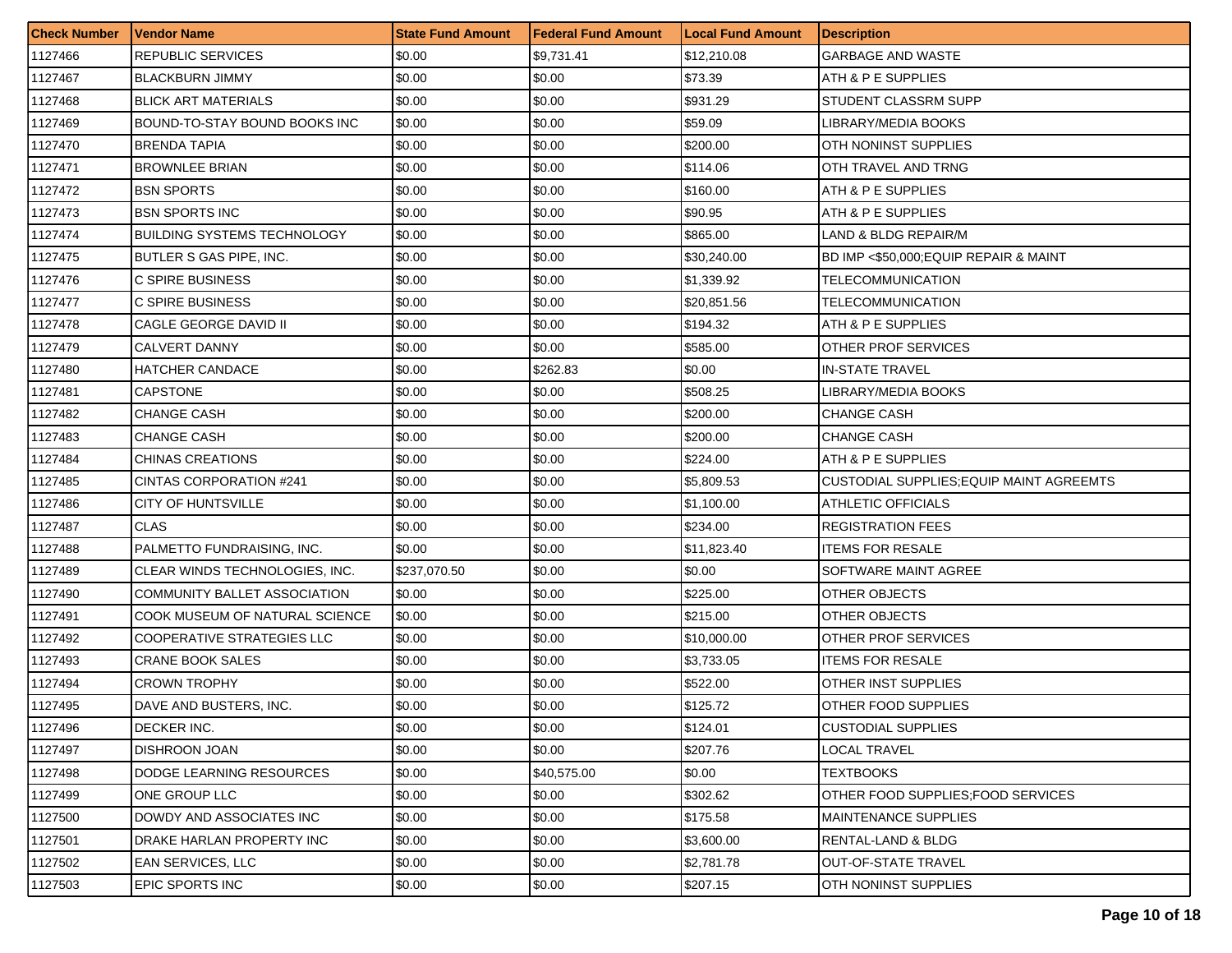| <b>Check Number</b> | Vendor Name                         | <b>State Fund Amount</b> | Federal Fund Amount | <b>Local Fund Amount</b> | <b>Description</b>                       |
|---------------------|-------------------------------------|--------------------------|---------------------|--------------------------|------------------------------------------|
| 1127504             | SCHOOL SPECIALTY LLC                | \$0.00                   | \$0.00              | \$790.24                 | OTHER INST SUPPLIES                      |
| 1127505             | FEDEX                               | \$0.00                   | \$0.00              | \$73.98                  | <b>POSTAGE</b>                           |
| 1127506             | <b>FEDOSEYEV EUGENE</b>             | \$0.00                   | \$264.00            | \$0.00                   | <b>IN-STATE TRAVEL</b>                   |
| 1127507             | FERGUSON ENTERPRISES, INC.          | \$0.00                   | \$0.00              | \$1,494.30               | <b>MAINTENANCE SUPPLIES</b>              |
| 1127508             | FOREIGN LANGUAGE SERVICES INC       | \$0.00                   | \$863.91            | \$0.00                   | PRINTING AND BINDING                     |
| 1127509             | GENE MICHAEL PRODUCTIONS INC        | \$0.00                   | \$0.00              | \$600.00                 | OTHER TECHNICAL SERV                     |
| 1127510             | GODFRED OFFEL-DUA                   | \$0.00                   | \$0.00              | \$15.00                  | <b>ACCOMODATIONS</b>                     |
| 1127511             | <b>GOODWIN SHERRI</b>               | \$0.00                   | \$0.00              | \$155.61                 | TELECOMMUNICATION                        |
| 1127512             | <b>GRACENOTE MEDIA SERVICES,LLC</b> | \$0.00                   | \$0.00              | \$112.55                 | OTHER TECHNICAL SERV                     |
| 1127513             | HALLMANS MUSIC                      | \$0.00                   | \$0.00              | \$8,000.00               | OTH NONINST SUPPLIES                     |
| 1127514             | HARAWAY DONNA                       | \$0.00                   | \$0.00              | \$291.49                 | <b>IN-STATE TRAVEL</b>                   |
| 1127515             | HARLAN FAMILY LTD PARTNERSHIP       | \$0.00                   | \$0.00              | \$1,500.00               | RENTAL-LAND & BLDG                       |
| 1127516             | HARPER ARRINGTON PUBLISHING LL      | \$1,870.00               | \$0.00              | \$0.00                   | STUDENT CLASSRM SUPP                     |
| 1127517             | HAYES JENN                          | \$0.00                   | \$0.00              | \$255.85                 | ATH & P E SUPPLIES                       |
| 1127518             | <b>HOOVER HIGH SCHOOL</b>           | \$0.00                   | \$0.00              | \$60.00                  | ATH & P E SUPPLIES                       |
| 1127519             | <b>HOUGHTON DESIREE</b>             | \$0.00                   | \$0.00              | \$400.00                 | OTHER OBJECTS                            |
| 1127520             | HUNTSVILLE BEHAVIOR ASSOCIATES      | \$0.00                   | \$0.00              | \$21,675.00              | <b>STUDENT EDUCATIONAL</b>               |
| 1127521             | HUNTSVILLE HARDWARE & BUILDING      | \$0.00                   | \$0.00              | \$1,002.14               | <b>MAINTENANCE SUPPLIES</b>              |
| 1127522             | HUNTSVILLE-MADISON COUNTY           | \$0.00                   | \$0.00              | \$900.00                 | <b>REGISTRATION FEES</b>                 |
| 1127523             | HUNTSVILLE-MADISON COUNTY           | \$0.00                   | \$0.00              | \$500.00                 | OTH NONINST SUPPLIES                     |
| 1127524             | <b>HUTCHINS LEAH</b>                | \$0.00                   | \$0.00              | \$98.87                  | LOCAL TRAVEL                             |
| 1127525             | J.W. PEPPER & SON, INC.             | \$0.00                   | \$0.00              | \$219.99                 | STUDENT CLASSRM SUPP                     |
| 1127526             | <b>JACKSON LARRY</b>                | \$0.00                   | \$130.82            | \$0.00                   | <b>IN-STATE TRAVEL</b>                   |
| 1127527             | JAN CLARKE                          | \$0.00                   | \$0.00              | \$5.00                   | OTHER OBJECTS                            |
| 1127528             | JOHNSON RHONDA<br>(T)               | \$0.00                   | \$0.00              | \$34.50                  | LOCAL TRAVEL                             |
| 1127529             | JOHNSON SHEILA                      | \$0.00                   | \$0.00              | \$653.72                 | OTHER FOOD SUPPLIES; ATH & P E SUPPLIES  |
| 1127530             | <b>JOLLY BEVERLY</b><br>(A)         | \$0.00                   | \$0.00              | \$1,260.00               | ATH & P E SUPPLIES                       |
| 1127531             | <b>JONES SIERRA</b>                 | \$0.00                   | \$0.00              | \$94.50                  | ATH & P E SUPPLIES                       |
| 1127532             | JUSTIN KEITH                        | \$0.00                   | \$0.00              | \$390.00                 | OTHER PROF SERVICES                      |
| 1127533             | <b>KELLY TAMARION</b>               | \$0.00                   | \$0.00              | \$80.10                  | OTHER DUES AND FEES                      |
| 1127534             | LAKESHORE LEARNING MATERIALS        | \$0.00                   | \$0.00              | \$5,086.27               | STUDENT CLASSRM SUPP;OTHER INST SUPPLIES |
| 1127535             | LARGEN IRRIGATION, INC.             | \$0.00                   | \$0.00              | \$3,475.00               | LAND & BLDG REPAIR/M                     |
| 1127537             | LEE S SPORTING GOODS                | \$0.00                   | \$0.00              | \$6,513.05               | <b>OTH NONINST SUPPLIES</b>              |
| 1127538             | LEGG JARED                          | \$0.00                   | \$0.00              | \$187.40                 | OTH TRAVEL AND TRNG                      |
| 1127539             | LENOVO (UNITED STATES) INC          | \$0.00                   | \$0.00              | \$71,025.00              | COMPUTER HDWRE <5000                     |
| 1127540             | LIGHTHALL RICHARD                   | \$0.00                   | \$0.00              | \$455.00                 | EQUIP REPAIR & MAINT                     |
| 1127541             | LOUALLEN JOSHUA                     | \$0.00                   | \$0.00              | \$373.80                 | <b>IN-STATE TRAVEL</b>                   |
| 1127542             | MADISON ACADEMY                     | \$0.00                   | \$0.00              | \$325.00                 | <b>REGISTRATION FEES</b>                 |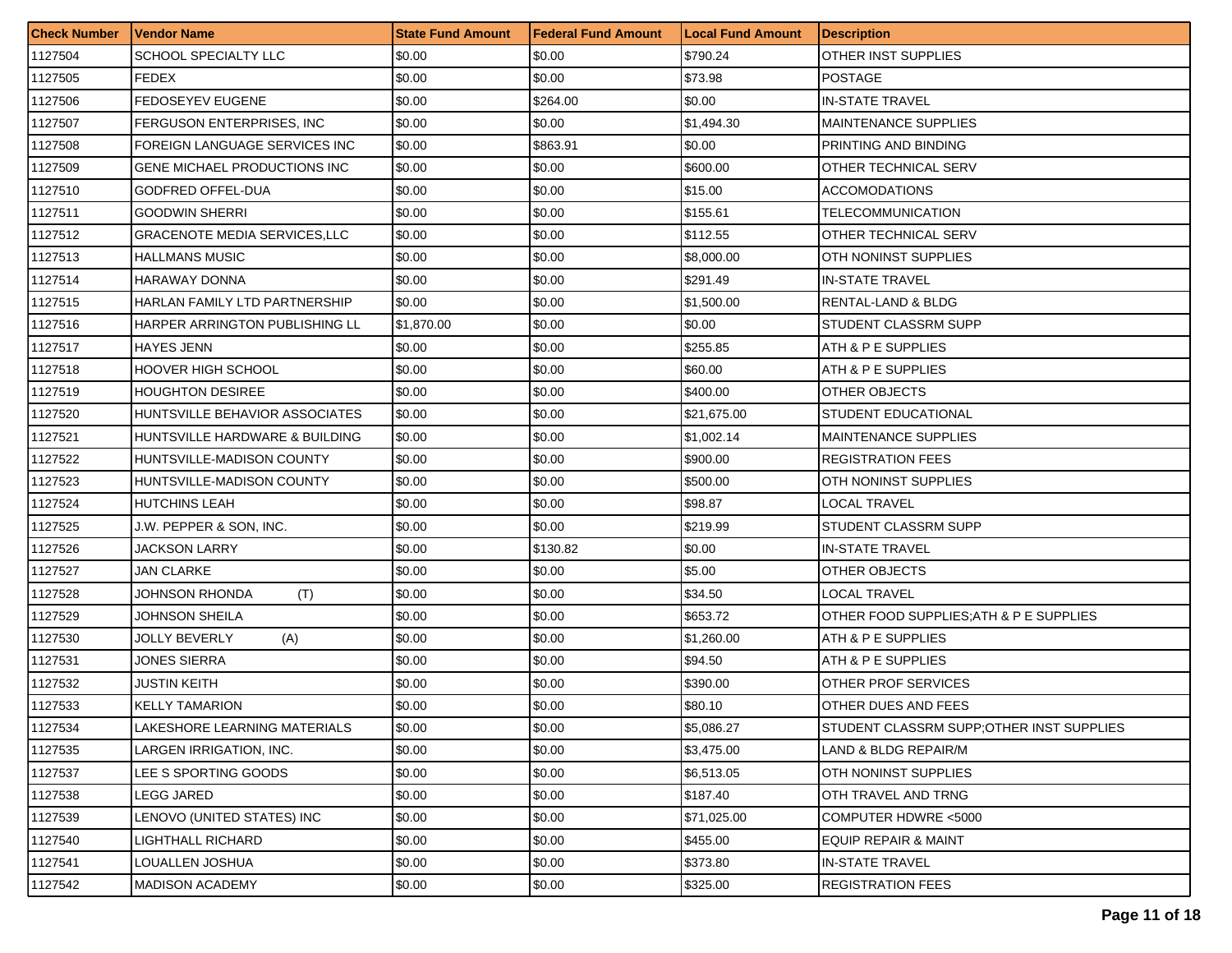| <b>Check Number</b> | Vendor Name                      | <b>State Fund Amount</b> | l Federal Fund Amount | <b>Local Fund Amount</b> | <b>Description</b>                                                  |
|---------------------|----------------------------------|--------------------------|-----------------------|--------------------------|---------------------------------------------------------------------|
| 1127543             | <b>MADISON BEHAVIOR THERAPY</b>  | \$0.00                   | \$0.00                | \$5,100.00               | OTHER PROF ED SERVIC                                                |
| 1127544             | MARENEM. INC.                    | \$0.00                   | \$2,556.40            | \$0.00                   | STUDENT CLASSRM SUPP                                                |
| 1127545             | <b>MATTHEW MANN</b>              | \$0.00                   | \$0.00                | \$59.87                  | STUDENT CLASSRM SUPP                                                |
| 1127546             | MAYER ELECTRIC SUPPLY CO.        | \$0.00                   | \$0.00                | \$320.92                 | <b>MAINTENANCE SUPPLIES</b>                                         |
| 1127547             | MCGRAW HILL SCHOOL EDUCATION     | \$0.00                   | \$2,757.53            | \$0.00                   | STUDENT CLASSRM SUPP;INST SOFTWARE                                  |
| 1127548             | MCQUEEN KATHRYN HOPPE            | \$0.00                   | \$0.00                | \$85.41                  | <b>LOCAL TRAVEL</b>                                                 |
| 1127549             | HIGH SCHOOL IMPRESSIONS          | \$0.00                   | \$0.00                | \$1,776.50               | OTH NONINST SUPPLIES                                                |
| 1127550             | MIKES WRECKER SERVICE            | \$0.00                   | \$0.00                | \$365.00                 | <b>EQUIP REPAIR &amp; MAINT</b>                                     |
| 1127551             | MITCHELL RICHARD                 | \$0.00                   | \$0.00                | \$32.00                  | OTHER OBJECTS                                                       |
| 1127552             | <b>MOBILE MODULAR</b>            | \$0.00                   | \$0.00                | \$17,265.80              | RENTAL-LAND & BLDG                                                  |
| 1127553             | MORARD & COMPANY INC             | \$0.00                   | \$0.00                | \$3,215.00               | <b>MAINTENANCE SUPPLIES</b>                                         |
| 1127554             | MORRIS DELINDA                   | \$0.00                   | \$0.00                | \$132.00                 | STUDENT CLASSRM SUPP                                                |
| 1127555             | <b>MOSES PHYLLIS</b>             | \$0.00                   | \$0.00                | \$20.66                  | LOCAL TRAVEL                                                        |
| 1127556             | MOUNTAIN BROOK HIGH SCHOOL       | \$0.00                   | \$0.00                | \$225.00                 | <b>REGISTRATION FEES</b>                                            |
| 1127557             | <b>MACMILLAN HOLDINGS LLC</b>    | \$0.00                   | \$66,893.50           | \$0.00                   | TEXTBOOKS                                                           |
| 1127558             | MULLINS SPECIAL OCCASIONS        | \$0.00                   | \$0.00                | \$112.50                 | STUDENT CLASSRM SUPP                                                |
| 1127559             | NATIONAL ELEVATOR INSPECTION     | \$0.00                   | \$0.00                | \$185.40                 | <b>EQUIP MAINT AGREEMTS</b>                                         |
| 1127560             | NORTH ALABAMA GLASS CO INC       | \$0.00                   | \$0.00                | \$639.15                 | <b>MAINTENANCE SUPPLIES</b>                                         |
| 1127561             | OXFORD UNIVERSITY PRESS          | \$0.00                   | \$0.00                | \$1,624.59               | STUDENT CLASSRM SUPP                                                |
| 1127562             | PARKER ANTIONETTE                | \$0.00                   | \$273.36              | \$0.00                   | <b>IN-STATE TRAVEL</b>                                              |
| 1127563             | PARSONS LAUREN BROOKE            | \$0.00                   | \$0.00                | \$19.04                  | LOCAL TRAVEL                                                        |
| 1127564             | PITNEY BOWES, INC.               | \$0.00                   | \$0.00                | \$138.72                 | <b>POSTAGE</b>                                                      |
| 1127565             | PORTER ROOFING CONTRACTORS INC   | \$303,554.31             | \$0.00                | \$0.00                   | <b>BUILDING IMPROVEMENT</b>                                         |
| 1127566             | PRO-ED, INC.                     | \$0.00                   | \$0.00                | \$1,479.00               | <b>INST SOFTWARE</b>                                                |
| 1127567             | PROJECT LEAD THE WAY INC         | \$1,154.35               | \$0.00                | \$1,578.65               | OTHER INST SUPPLIES: INST EQUIPMENT: STUDENT<br><b>CLASSRM SUPP</b> |
| 1127568             | <b>PSAT/NMSQT</b>                | \$0.00                   | \$0.00                | \$2,502.00               | OTH NONINST SUPPLIES                                                |
| 1127569             | IXL LEARNING INC                 | \$0.00                   | \$400.00              | \$0.00                   | <b>INST SOFTWARE</b>                                                |
| 1127570             | <b>RABURN JENNIFER</b>           | \$0.00                   | \$0.00                | \$13.00                  | <b>LOCAL TRAVEL</b>                                                 |
| 1127571             | RAMSEY ROBERT                    | \$0.00                   | \$0.00                | \$420.00                 | OTHER PROF SERVICES                                                 |
| 1127572             | REALLY GOOD STUFF                | \$0.00                   | \$0.00                | \$29.99                  | OTHER INST SUPPLIES                                                 |
| 1127573             | REV.COM, INC.                    | \$0.00                   | \$0.00                | \$246.25                 | OTHER TECHNICAL SERV                                                |
| 1127574             | RICH SARAH SKELTON               | \$0.00                   | \$0.00                | \$117.00                 | LOCAL TRAVEL                                                        |
| 1127575             | RICHIE DIANE                     | \$0.00                   | \$130.82              | \$0.00                   | <b>IN-STATE TRAVEL</b>                                              |
| 1127576             | RIVERSIDE INSIGHTS               | \$0.00                   | \$0.00                | \$787.60                 | <b>TESTING SUPPLIES</b>                                             |
| 1127577             | <b>HOUGHTON MIFFLIN HARCOURT</b> | \$0.00                   | \$0.00                | \$7,260.00               | <b>OTHER INST SUPPLIES</b>                                          |
| 1127578             | ROBERT THOMPSON                  | \$0.00                   | \$0.00                | \$25.00                  | OTH NONINST SUPPLIES                                                |
| 1127579             | <b>ROBERTSON BEVERLY</b>         | \$0.00                   | \$0.00                | \$93.12                  | <b>OTH NONINST SUPPLIES</b>                                         |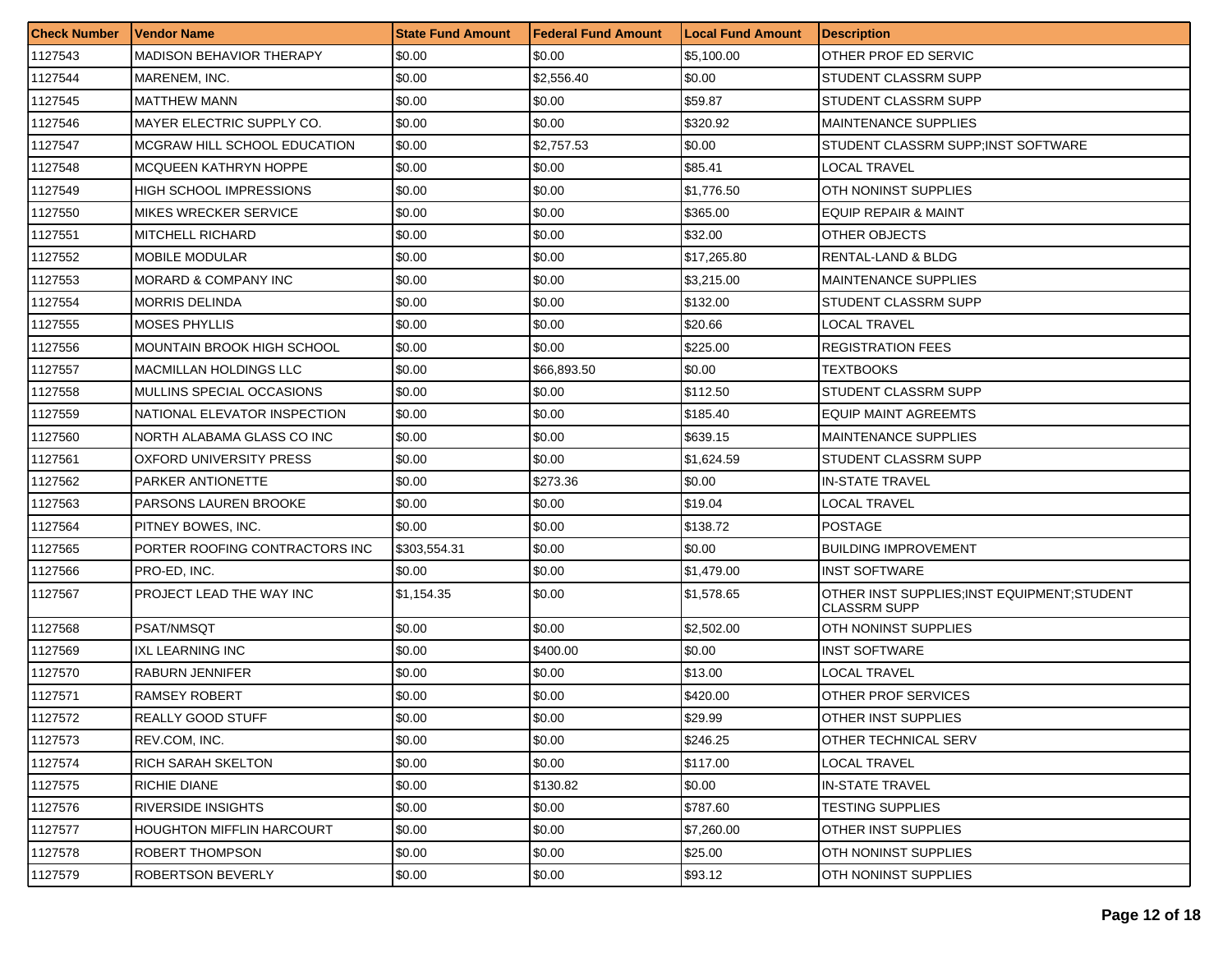| <b>Check Number</b> | <b>Vendor Name</b>             | <b>State Fund Amount</b> | <b>Federal Fund Amount</b> | <b>Local Fund Amount</b> | <b>Description</b>                                                                   |
|---------------------|--------------------------------|--------------------------|----------------------------|--------------------------|--------------------------------------------------------------------------------------|
| 1127580             | ROBINSON REYNARD               | \$0.00                   | \$0.00                     | \$780.00                 | OTHER PROF SERVICES                                                                  |
| 1127581             | ROGERS JANICE                  | \$0.00                   | \$0.00                     | \$317.23                 | IN-STATE TRAVEL                                                                      |
| 1127582             | S & R SEWING MACHINES          | \$0.00                   | \$5,775.00                 | \$0.00                   | <b>INST EQUIPMENT</b>                                                                |
| 1127583             | <b>SAM S CLUB DIRECT</b>       | \$0.00                   | \$0.00                     | \$589.30                 | <b>ITEMS FOR RESALE</b>                                                              |
| 1127584             | SAM S CLUB DIRECT              | \$0.00                   | \$0.00                     | \$1,421.94               | ITEMS FOR RESALE:OTHER FOOD SUPPLIES                                                 |
| 1127585             | <b>SAM S CLUB DIRECT</b>       | \$0.00                   | \$0.00                     | \$133.49                 | OTHER GEN SUPPLIES                                                                   |
| 1127586             | <b>SANDERS TENIA</b>           | \$0.00                   | \$0.00                     | \$32.00                  | <b>INSURANCE SERVICES</b>                                                            |
| 1127587             | <b>SCENARIO LEARNING LLC</b>   | \$0.00                   | \$0.00                     | \$10,311.84              | ADVERTISING                                                                          |
| 1127588             | <b>SCHOLASTIC BOOK FAIRS</b>   | \$0.00                   | \$0.00                     | \$3,009.72               | <b>ITEMS FOR RESALE</b>                                                              |
| 1127589             | SCHOLASTIC                     | \$0.00                   | \$0.00                     | \$2,348.50               | OTHER INST SUPPLIES;LIBRARY/MEDIA BOOKS;STUDENT<br><b>CLASSRM SUPP</b>               |
| 1127590             | SCHOLASTIC TESTING SERVICE INC | \$638.03                 | \$0.00                     | \$0.00                   | OTHER PROF ED SERVIC                                                                 |
| 1127591             | <b>SCHOOL SPECIALTY</b>        | \$0.00                   | \$0.00                     | \$6,675.90               | OTHER INST SUPPLIES                                                                  |
| 1127592             | <b>SCHOOLCRAFT</b>             | \$0.00                   | \$0.00                     | \$1,223.09               | STUDENT CLASSRM SUPP                                                                 |
| 1127593             | SERVPRO OF S MADISON COUNTY    | \$0.00                   | \$0.00                     | \$943.97                 | LAND & BLDG REPAIR/M                                                                 |
| 1127594             | <b>SOLIANT HEALTH</b>          | \$0.00                   | \$14,549.31                | \$55,176.22              | OTHER PROF SERVICES:STUDENT EDUCATIONAL:OTHER<br><b>COMPENSATION</b>                 |
| 1127595             | SOUTHERN SEALING & SERVICES    | \$0.00                   | \$0.00                     | \$6,100.00               | EX LAND IMP <\$50,000                                                                |
| 1127596             | SPUR EMPLOYMENT INC            | \$0.00                   | \$177,103.29               | \$303,664.60             | STUDENT EDUCATIONAL; OTHER PROF SERVICES; DATA<br>PROCESSING SERV; CLERICAL SERVICES |
| 1127597             | STAPLES ADVANTAGE              | \$0.00                   | \$7,359.79                 | \$135.45                 | STUDENT CLASSRM SUPP                                                                 |
| 1127598             | STATE SYSTEMS INC              | \$0.00                   | \$0.00                     | \$1,442.16               | MAINTENANCE SUPPLIES; EQUIP REPAIR & MAINT                                           |
| 1127599             | CHERMETRA DENSON               | \$0.00                   | \$0.00                     | \$500.00                 | ATH & P E SUPPLIES                                                                   |
| 1127600             | STEPHEN WARD & ASSOCIATES INC  | \$0.00                   | \$0.00                     | \$4,068.03               | LAND & BLDG REPAIR/M                                                                 |
| 1127601             | <b>STRICKLAND COMPANIES</b>    | \$0.00                   | \$0.00                     | \$3,266.70               | CUSTODIAL SUPPLIES:PRINTING AND BINDING                                              |
| 1127602             | STRICKLAND PAPER CO            | \$0.00                   | \$0.00                     | \$1,588.02               | CUSTODIAL SUPPLIES:OFFICE SUPPLIES                                                   |
| 1127603             | <b>STUDIES WEEKLY</b>          | \$0.00                   | \$0.00                     | \$2,710.75               | OTHER INST SUPPLIES                                                                  |
| 1127604             | TAFFE MARIE                    | \$0.00                   | \$0.00                     | \$23.99                  | OTH NONINST SUPPLIES                                                                 |
| 1127605             | TATE FARMS                     | \$0.00                   | \$0.00                     | \$710.00                 | <b>REGISTRATION FEES</b>                                                             |
| 1127606             | TATE JENNIFER DIANE            | \$0.00                   | \$0.00                     | \$73.13                  | LOCAL TRAVEL                                                                         |
| 1127607             | TAYLOR KRISTIN                 | \$0.00                   | \$0.00                     | \$960.00                 | OTHER PROF SERVICES                                                                  |
| 1127608             | TENNESSEE CAPTIONING LLC       | \$0.00                   | \$250.00                   | \$0.00                   | <b>INST SOFTWARE</b>                                                                 |
| 1127609             | THIS SIDE UP MOVING INC        | \$0.00                   | \$0.00                     | \$8,136.00               | OTHER PROPERTY SERV                                                                  |
| 1127610             | THRIVE OUTDOOR, INC.           | \$0.00                   | \$0.00                     | \$35,499.00              | LAND & BLDG REPAIR/M                                                                 |
| 1127611             | TK ELEVATOR CORPORATION        | \$0.00                   | \$0.00                     | \$2,166.26               | EQUIP REPAIR & MAINT:EQUIP MAINT AGREEMTS                                            |
| 1127612             | TRANE COMPANY                  | \$0.00                   | \$0.00                     | \$4,636.49               | MAINTENANCE SUPPLIES                                                                 |
| 1127613             | TRIDENTS AQUARIUMS LLC         | \$0.00                   | \$0.00                     | \$70.00                  | OTHER PURCHASED SERV                                                                 |
| 1127614             | TRIPLE POINT INDUSTRIES LLC    | \$0.00                   | \$0.00                     | \$3,242.00               | <b>EQUIP REPAIR &amp; MAINT</b>                                                      |
| 1127615             | U S SPACE & ROCKET CENTER      | \$0.00                   | \$0.00                     | \$23,453.00              | OTHER OBJECTS                                                                        |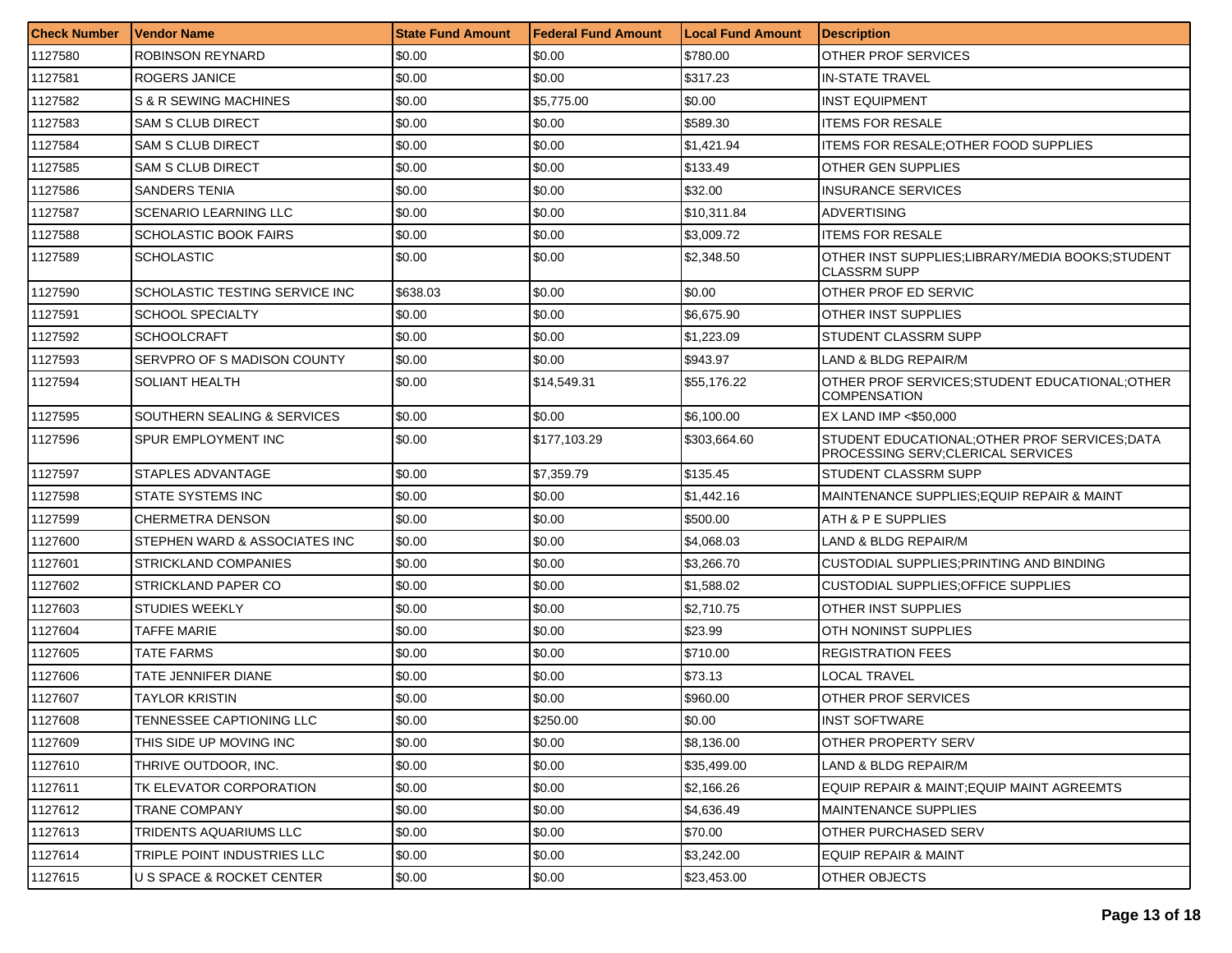| <b>Check Number</b> | <b>Vendor Name</b>                   | <b>State Fund Amount</b> | Federal Fund Amount | <b>Local Fund Amount</b> | <i><b>Description</b></i>                                                        |
|---------------------|--------------------------------------|--------------------------|---------------------|--------------------------|----------------------------------------------------------------------------------|
| 1127616             | U S SPACE & ROCKET CENTER            | \$0.00                   | \$0.00              | \$27,445.00              | <b>OTHER OBJECTS</b>                                                             |
| 1127617             | <b>U S SPACE &amp; ROCKET CENTER</b> | \$0.00                   | \$0.00              | \$6,986.00               | OTHER OBJECTS                                                                    |
| 1127618             | UNIVERISTY OF ALABAMA                | \$0.00                   | \$0.00              | \$150.00                 | <b>REGISTRATION FEES</b>                                                         |
| 1127619             | UNLOCK YOUR GAME                     | \$0.00                   | \$0.00              | \$175.00                 | ATH & P E SUPPLIES                                                               |
| 1127620             | VANKAMPEN JOHN LEO                   | \$0.00                   | \$0.00              | \$570.00                 | OTHER PROF SERVICES                                                              |
| 1127621             | VERIZON WIRELESS                     | \$37,550.02              | \$862.38            | \$6,921.08               | <b>COMPUTER HDWRE</b><br><5000;TELEPHONE;TELECOMMUNICATION                       |
| 1127622             | VIDRIOS WENDA                        | \$0.00                   | \$278.04            | \$0.00                   | <b>IN-STATE TRAVEL</b>                                                           |
| 1127623             | <b>VOYAGER SOPRIS LEARNING</b>       | \$0.00                   | \$84,499.25         | \$0.00                   | <b>STUDENT CLASSRM SUPP</b>                                                      |
| 1127624             | <b>VULCAN MATERIALS</b>              | \$0.00                   | \$0.00              | \$2,361.24               | <b>MAINTENANCE SUPPLIES</b>                                                      |
| 1127625             | <b>WALKER PEARL</b>                  | \$0.00                   | \$0.00              | \$193.40                 | ATH & P E SUPPLIES                                                               |
| 1127626             | <b>WATKINS ERIC</b>                  | \$0.00                   | \$0.00              | \$360.00                 | OTHER PROF SERVICES                                                              |
| 1127627             | <b>WEBB GARY DON</b>                 | \$0.00                   | \$0.00              | \$81.90                  | LOCAL TRAVEL                                                                     |
| 1127628             | <b>WELLSTONE, INC.</b>               | \$0.00                   | \$0.00              | \$43,985.08              | <b>STUDENT EDUCATIONAL</b>                                                       |
| 1127629             | WILLIAMS SCOTSMAN INC                | \$0.00                   | \$0.00              | \$2,696.41               | RENTAL-LAND & BLDG                                                               |
| 1127630             | WINNING FOUNDATION INC               | \$0.00                   | \$7,000.00          | \$0.00                   | <b>STUDENT EDUCATIONAL</b>                                                       |
| 1127631             | <b>WOODCRAFT</b>                     | \$0.00                   | \$0.00              | \$4.324.00               | <b>INST EQUIPMENT</b>                                                            |
| 1127632             | <b>XEROX CORPORATION</b>             | \$0.00                   | \$0.00              | \$158.55                 | RENTAL-EQUIPMENT                                                                 |
| 1127633             | <b>XEROX FINANCIAL SERVICES LLC</b>  | \$0.00                   | \$0.00              | \$1,004.04               | RENTAL-EQUIPMENT                                                                 |
| 1127635             | STRICKLAND COMPANIES                 | \$0.00                   | \$0.00              | \$421.41                 | <b>CUSTODIAL SUPPLIES</b>                                                        |
| 1127636             | A Z OFFICE RESOURCE INC              | \$0.00                   | \$7,451.51          | \$5,860.69               | OFFICE SUPPLIES:STUDENT CLASSRM SUPP:OTH NONINST<br><b>SUPPLIES</b>              |
| 1127637             | ADVANCE AUTO PARTS                   | \$0.00                   | \$0.00              | \$14,143.68              | OIL AND LUBRICANTS; VEHICLE PARTS; CUSTODIAL<br><b>SUPPLIES</b>                  |
| 1127638             | AIR ESSENTIALS INC                   | \$0.00                   | \$0.00              | \$590.00                 | <b>EQUIP REPAIR &amp; MAINT</b>                                                  |
| 1127639             | ALA. ASSO. OF SCHOOL BOARDS          | \$0.00                   | \$0.00              | \$110.00                 | <b>REGISTRATION FEES</b>                                                         |
| 1127640             | ALABAMA HOSA                         | \$0.00                   | \$0.00              | \$595.00                 | <b>ASSOCIATION DUES</b>                                                          |
| 1127641             | ALABAMA FBLA                         | \$0.00                   | \$0.00              | \$55.00                  | <b>REGISTRATION FEES</b>                                                         |
| 1127642             | ALLIED DIGITAL PRINTING              | \$0.00                   | \$0.00              | \$667.63                 | <b>ITEMS FOR RESALE</b>                                                          |
| 1127643             | AMAZON                               | \$0.00                   | \$418.56            | \$3,656.51               | AUDIO/VIDEO <\$5000;LIBRARY/MEDIA BOOKS;OTH NONINST<br>SUPPLIES; OFFICE SUPPLIES |
| 1127644             | APPLE BUS COMPANY                    | \$724,535.61             | \$0.00              | \$0.00                   | <b>TRANSP-OTH PROVIDERS</b>                                                      |
| 1127645             | APPLE BUS COMPANY                    | \$0.00                   | \$31,240.00         | \$0.00                   | TRANSP-OTH PROVIDERS                                                             |
| 1127646             | APPLE BUS COMPANY                    | \$1,555.88               | \$127.55            | \$16,256.05              | TRANSP-OTH PROVIDERS; OTHER PURCHASED<br><b>SERV: OTHER OBJECTS</b>              |
| 1127647             | APPLE INC                            | \$0.00                   | \$17,569.96         | \$0.00                   | COMPUTER HDWRE <5000:STUDENT CLASSRM SUPP                                        |
| 1127648             | AT&T MOBILITY                        | \$0.00                   | \$0.00              | \$79.98                  | TELEPHONE                                                                        |
| 1127649             | BAILEY EDUCATION GROUP, LLC          | \$0.00                   | \$0.00              | \$998,750.00             | STAFF ED SERVICES                                                                |
| 1127650             | <b>BANKS INDUSTRIES INC</b>          | \$0.00                   | \$0.00              | \$2,638.12               | <b>CUSTODIAL SUPPLIES</b>                                                        |
| 1127651             | BAY PEST CONTROL COMPANY, INC.       | \$0.00                   | \$0.00              | \$1,172.00               | LAND & BLDG REPAIR/M                                                             |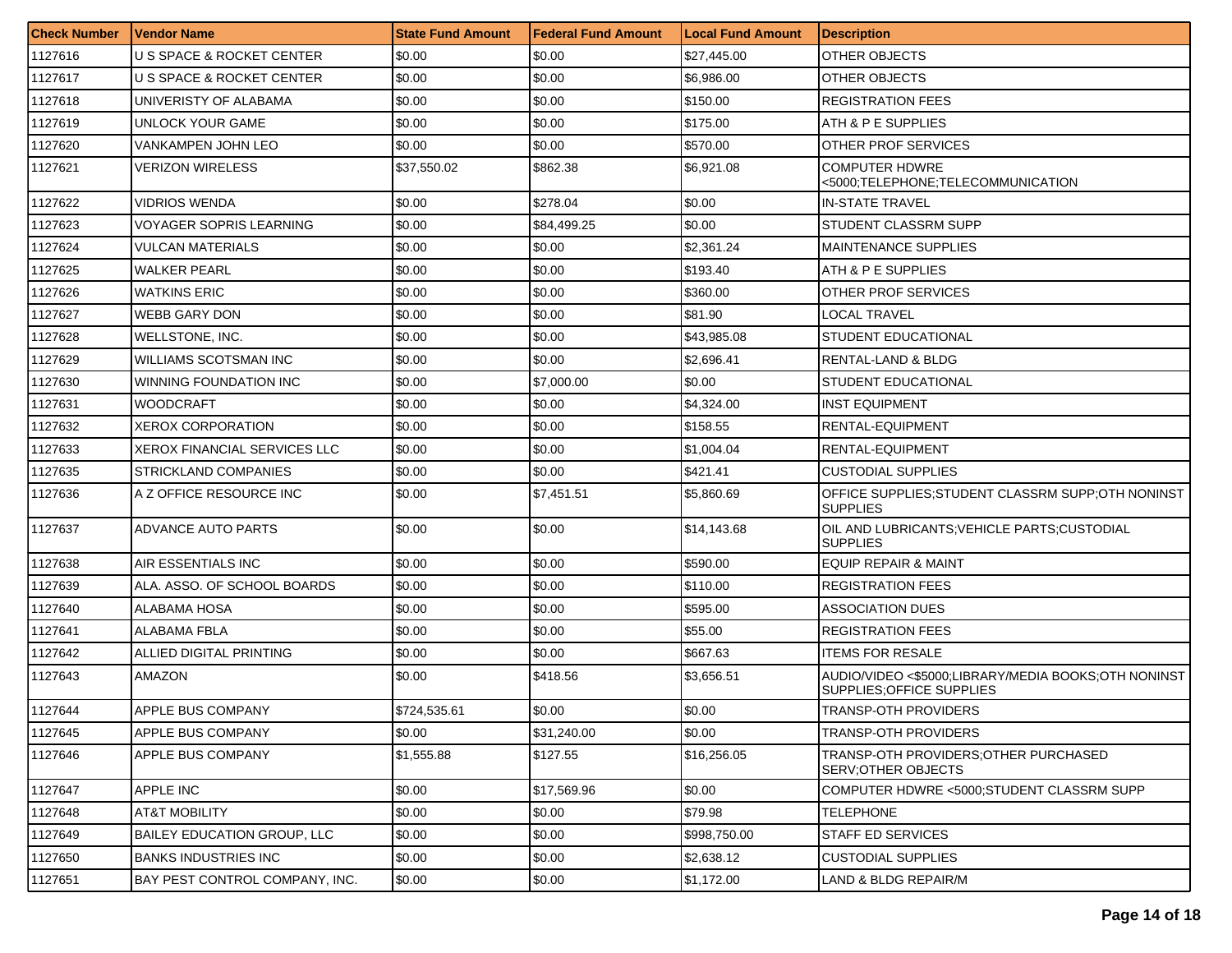| <b>Check Number</b> | <b>Vendor Name</b>                  | <b>State Fund Amount</b> | Federal Fund Amount | <b>Local Fund Amount</b> | <b>Description</b>                                                |
|---------------------|-------------------------------------|--------------------------|---------------------|--------------------------|-------------------------------------------------------------------|
| 1127652             | <b>BELLWETHER MEDIA</b>             | \$0.00                   | \$0.00              | \$995.40                 | LIBRARY/MEDIA BOOKS                                               |
| 1127653             | <b>BENSON TINA</b>                  | \$310.50                 | \$0.00              | \$0.00                   | <b>OUT-OF-STATE TRAVEL</b>                                        |
| 1127654             | <b>BOB JONES HIGH SCHOOL</b>        | \$0.00                   | \$0.00              | \$150.00                 | <b>REGISTRATION FEES</b>                                          |
| 1127655             | <b>BOB JONES HIGH SCHOOL</b>        | \$0.00                   | \$0.00              | \$150.00                 | <b>REGISTRATION FEES</b>                                          |
| 1127656             | <b>BOOK SYSTEMS INC.</b>            | \$1,724.50               | \$0.00              | \$0.00                   | TEXTBOOKS                                                         |
| 1127657             | <b>BRAINPOP</b>                     | \$0.00                   | \$0.00              | \$2,890.00               | <b>OTHER INST SUPPLIES</b>                                        |
| 1127658             | <b>BSN SPORTS</b>                   | \$0.00                   | \$0.00              | \$6,577.93               | ATH & P E SUPPLIES                                                |
| 1127659             | BUTLER S GAS PIPE, INC.             | \$0.00                   | \$0.00              | \$18,220.00              | EQUIP REPAIR & MAINT;LAND & BLDG REPAIR/M                         |
| 1127660             | C SPIRE BUSINESS                    | \$353,631.35             | \$0.00              | \$0.00                   | COMPUTER HDWRE <5000                                              |
| 1127661             | CAGLE GEORGE DAVID II               | \$0.00                   | \$0.00              | \$600.00                 | ATH & P E SUPPLIES                                                |
| 1127662             | <b>CAPITAL TRAILWAYS</b>            | \$0.00                   | \$0.00              | \$400.00                 | OTHER OBJECTS                                                     |
| 1127663             | CAROLINA BIOLOGICAL SUPPLY CO       | \$0.00                   | \$0.00              | \$388.80                 | STUDENT CLASSRM SUPP                                              |
| 1127664             | CARPET SYSTEMS OF HUNTSVILLE        | \$0.00                   | \$0.00              | \$1,370.08               | <b>MAINTENANCE SUPPLIES</b>                                       |
| 1127665             | CATHEDRAL CAVERNS STATE PARK        | \$0.00                   | \$0.00              | \$531.00                 | OTHER OBJECTS                                                     |
| 1127666             | CATHEDRAL CAVERNS STATE PARK        | \$0.00                   | \$0.00              | \$963.00                 | OTH NONINST SUPPLIES: REGISTRATION FEES                           |
| 1127667             | CDW GOVERNMENT INC.                 | \$0.00                   | \$0.00              | \$8,693.24               | OTHER INST SUPPLIES; COMPUTER HDWRE<br><5000;MAINTENANCE SUPPLIES |
| 1127668             | <b>CENTURYLINK</b>                  | \$0.00                   | \$0.00              | \$1,999.38               | TELEPHONE                                                         |
| 1127669             | <b>CENTURYLINK</b>                  | \$0.00                   | \$0.00              | \$14,667.20              | TELEPHONE; OTHER COMMUNICATION                                    |
| 1127670             | CHAPPELL JADE                       | \$0.00                   | \$29.25             | \$0.00                   | LOCAL TRAVEL                                                      |
| 1127671             | <b>CINTAS CORPORATION #241</b>      | \$0.00                   | \$0.00              | \$91.12                  | <b>EQUIP MAINT AGREEMTS</b>                                       |
| 1127672             | PALMETTO FUNDRAISING, INC.          | \$0.00                   | \$0.00              | \$393.60                 | <b>ITEMS FOR RESALE</b>                                           |
| 1127673             | PALMETTO FUNDRAISING, INC.          | \$0.00                   | \$0.00              | \$554.80                 | <b>ITEMS FOR RESALE</b>                                           |
| 1127674             | CLIMATE CONTROL SYSTEMS INC         | \$0.00                   | \$0.00              | \$4,270.00               | <b>MAINTENANCE SUPPLIES</b>                                       |
| 1127675             | COMCAST CABLE COMMUNICATIONS        | \$0.00                   | \$0.00              | \$304.85                 | TELECOMMUNICATION                                                 |
| 1127676             | COMCAST CABLE COMMUNICATIONS        | \$0.00                   | \$0.00              | \$189.85                 | <b>TELECOMMUNICATION</b>                                          |
| 1127677             | <b>COMMUNITY BALLET ASSOCIATION</b> | \$0.00                   | \$0.00              | \$255.00                 | <b>REGISTRATION FEES</b>                                          |
| 1127678             | COOK MUSEUM OF NATURAL SCIENCE      | \$0.00                   | \$0.00              | \$210.00                 | OTHER OBJECTS                                                     |
| 1127679             | COOK MUSEUM OF NATURAL SCIENCE      | \$0.00                   | \$0.00              | \$270.00                 | OTHER DUES AND FEES                                               |
| 1127680             | <b>CRAIG BOYKIN LLC</b>             | \$0.00                   | \$5,000.00          | \$0.00                   | <b>STAFF ED SERVICES</b>                                          |
| 1127681             | MARINE ENVIRONMENTAL SCIENCE        | \$0.00                   | \$0.00              | \$100.00                 | OTHER OBJECTS                                                     |
| 1127682             | DEAF ACCESS INC                     | \$0.00                   | \$0.00              | \$1,721.25               | STUDENT EDUCATIONAL                                               |
| 1127683             | <b>DECKER INC.</b>                  | \$0.00                   | \$0.00              | \$3,752.41               | <b>MAINTENANCE SUPPLIES</b>                                       |
| 1127684             | <b>DELL MARKETING L P</b>           | \$0.00                   | \$0.00              | \$5,590.03               | COMPUTER HDWRE <5000                                              |
| 1127685             | <b>DIXON DANESIA</b>                | \$0.00                   | \$458.46            | \$0.00                   | IN-STATE TRAVEL                                                   |
| 1127686             | DODGE LEARNING RESOURCES            | \$0.00                   | \$208,961.25        | \$0.00                   | <b>STUDENT CLASSRM SUPP</b>                                       |
| 1127687             | ONE GROUP LLC                       | \$0.00                   | \$0.00              | \$416.48                 | OTHER FOOD SUPPLIES                                               |
| 1127688             | DOTHARD CRISTY SHELTON              | \$316.29                 | \$0.00              | \$0.00                   | <b>OUT-OF-STATE TRAVEL</b>                                        |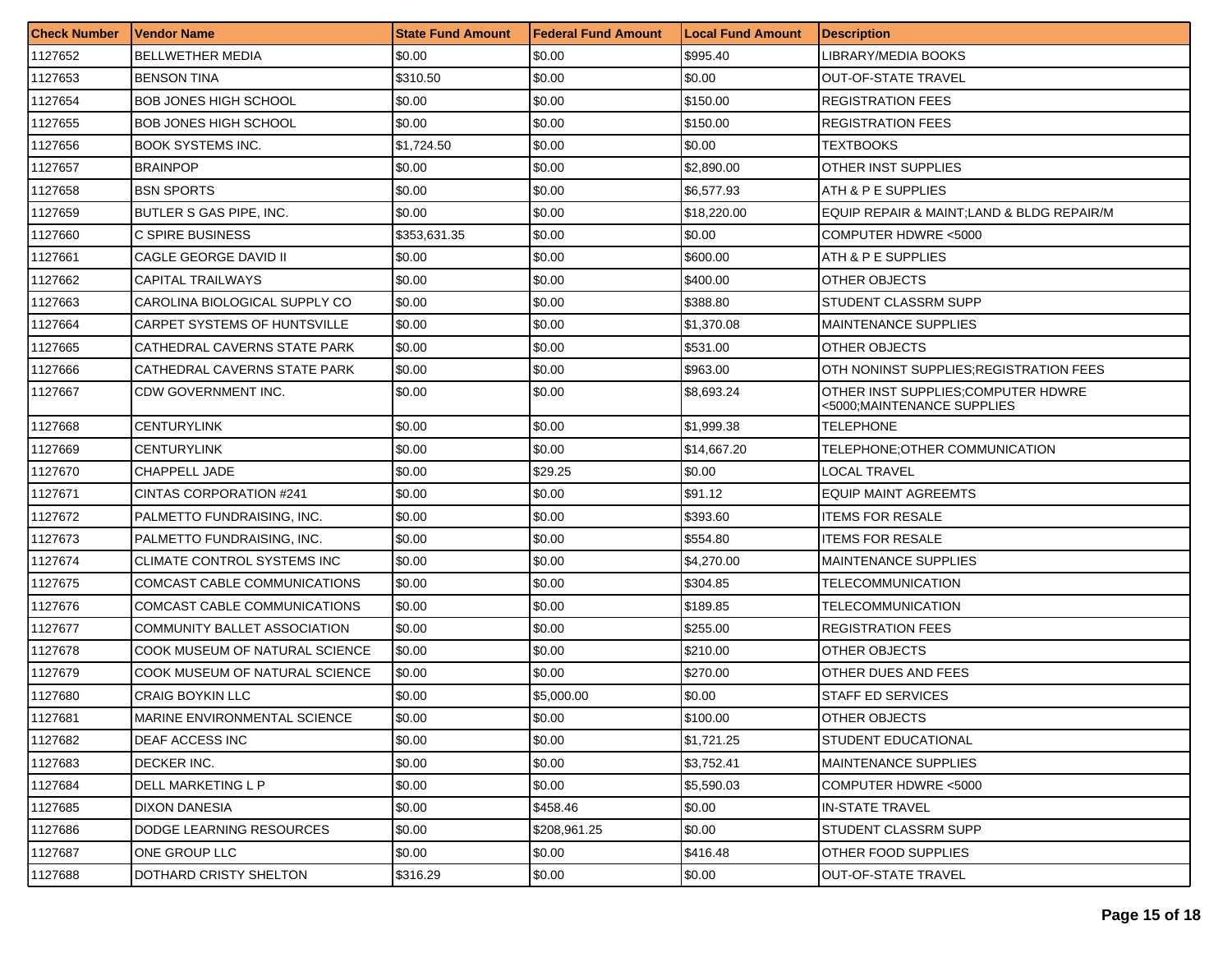| <b>Check Number</b> | <b>Vendor Name</b>                        | <b>State Fund Amount</b> | Federal Fund Amount | <b>Local Fund Amount</b> | <b>Description</b>                     |
|---------------------|-------------------------------------------|--------------------------|---------------------|--------------------------|----------------------------------------|
| 1127689             | DUTCH OIL COMPANY                         | \$0.00                   | \$518.29            | \$8,466.83               | <b>FUEL-GASOLINE</b>                   |
| 1127690             | <b>EAST BAY SPORTS INC</b>                | \$0.00                   | \$0.00              | \$154.00                 | ATH & P E SUPPLIES                     |
| 1127691             | EDPUZZLE INC                              | \$0.00                   | \$0.00              | \$1,450.00               | OTHER INST SUPPLIES                    |
| 1127692             | <b>EMW CONSTRUCTION INC</b>               | \$199,484.12             | \$0.00              | \$0.00                   | <b>BUILDING IMPROVEMENT</b>            |
| 1127693             | ENVIRONMENTAL TRAINING                    | \$0.00                   | \$0.00              | \$200.00                 | OTH TRAVEL AND TRNG                    |
| 1127694             | <b>FEDEX</b>                              | \$0.00                   | \$0.00              | \$56.73                  | POSTAGE                                |
| 1127695             | FERGUSON ENTERPRISES, INC.                | \$0.00                   | \$0.00              | \$1,201.68               | <b>MAINTENANCE SUPPLIES</b>            |
| 1127696             | <b>FERRELL ELISA</b>                      | \$0.00                   | \$0.00              | \$218.79                 | <b>IN-STATE TRAVEL</b>                 |
| 1127697             | <b>FILTER PRO</b>                         | \$0.00                   | \$0.00              | \$7,970.68               | <b>EQUIP MAINT AGREEMTS</b>            |
| 1127698             | <b>FIRST TO THE FINISH</b>                | \$0.00                   | \$0.00              | \$815.00                 | ATH & P E SUPPLIES                     |
| 1127699             | <b>GRAYBAR ELECTRIC CO</b><br>7300        | \$0.00                   | \$0.00              | \$14,261.13              | <b>MAINTENANCE SUPPLIES</b>            |
| 1127700             | <b>GREAT SOUTHERN RECREATION</b>          | \$0.00                   | \$0.00              | \$5,658.00               | LAND & BLDG REPAIR/M                   |
| 1127701             | HARVARD DEBATE INC                        | \$0.00                   | \$0.00              | \$125.00                 | <b>REGISTRATION FEES</b>               |
| 1127702             | JAMES CLEMENS HIGH SCHOOL                 | \$0.00                   | \$0.00              | \$150.00                 | <b>REGISTRATION FEES</b>               |
| 1127703             | JEFFERSON, WHITNEY                        | \$0.00                   | \$0.00              | \$112.91                 | <b>LOCAL TRAVEL</b>                    |
| 1127704             | JONES SIERRA                              | \$0.00                   | \$0.00              | \$140.00                 | ATH & P E SUPPLIES                     |
| 1127705             | JUNIOR LIBRARY GUILD                      | \$0.00                   | \$0.00              | \$478.10                 | LIBRARY/MEDIA BOOKS                    |
| 1127706             | <b>KBB ELECTRIC MOTOR SALES &amp; SVC</b> | \$0.00                   | \$0.00              | \$5,983.86               | <b>EQUIP REPAIR &amp; MAINT</b>        |
| 1127707             | <b>KELLYS TIRE SERVICE</b>                | \$0.00                   | \$0.00              | \$778.88                 | <b>TIRES</b>                           |
| 1127708             | <b>KENNEMER TOM</b>                       | \$0.00                   | \$0.00              | \$150.00                 | OTHER PROF SERVICES                    |
| 1127709             | <b>KEY CLUB INTERNATIONAL</b>             | \$0.00                   | \$0.00              | \$182.00                 | <b>ASSOCIATION DUES</b>                |
| 1127710             | LAKESHORE LEARNING MATERIALS              | \$0.00                   | \$0.00              | \$1,284.11               | STUDENT CLASSRM SUPP                   |
| 1127711             | LANDMAN JOSHUA                            | \$0.00                   | \$0.00              | \$90.00                  | OTHER PROF SERVICES                    |
| 1127712             | LANIER FORD SHAVER & PAYNE P.C            | \$0.00                   | \$0.00              | \$73,603.58              | LEGAL FEES                             |
| 1127713             | LARGEN IRRIGATION, INC.                   | \$0.00                   | \$0.00              | \$1,829.00               | LAND & BLDG REPAIR/M                   |
| 1127714             | LEE S SPORTING GOODS                      | \$0.00                   | \$0.00              | \$4,490.55               | ATH & P E SUPPLIES                     |
| 1127715             | LENOVO (UNITED STATES) INC                | \$0.00                   | \$0.00              | \$6,230.00               | COMPUTER HDWRE <5000                   |
| 1127716             | LENOVO (UNITED STATES) INC                | \$0.00                   | \$4,381.60          | \$0.00                   | COMPUTER HDWRE <5000;COMPUTER HARDWARE |
| 1127717             | LIFETOUCH NSS ACCTS RECEIVABLE            | \$0.00                   | \$0.00              | \$1,722.57               | <b>ITEMS FOR RESALE</b>                |
| 1127718             | <b>LLOYDS SOCCER</b>                      | \$0.00                   | \$0.00              | \$10,680.27              | ATH & P E SUPPLIES                     |
| 1127719             | LOCKRIDGE SUSAN                           | \$0.00                   | \$0.00              | \$374.55                 | <b>IN-STATE TRAVEL</b>                 |
| 1127720             | LOCKSTEP TECHNOLOGY GROUP                 | \$34,595.00              | \$0.00              | \$0.00                   | <b>OTHER PROF SERVICES</b>             |
| 1127721             | LONG ELIZABETH                            | \$0.00                   | \$0.00              | \$421.79                 | <b>LOCAL TRAVEL</b>                    |
| 1127722             | LOWES HOME CENTERS                        | \$0.00                   | \$0.00              | \$332.68                 | INST EQUIPMENT: MAINTENANCE SUPPLIES   |
| 1127723             | M & H FIRE AND SAFETY                     | \$0.00                   | \$0.00              | \$3,010.95               | <b>EQUIP MAINT AGREEMTS</b>            |
| 1127724             | MARCOS PIZZA #8040                        | \$0.00                   | \$0.00              | \$613.00                 | <b>ITEMS FOR RESALE</b>                |
| 1127725             | MARENEM, INC.                             | \$0.00                   | \$3,520.00          | \$0.00                   | <b>STAFF ED SERVICES</b>               |
| 1127726             | <b>MATHEWS CARLOS</b>                     | \$0.00                   | \$0.00              | \$215.28                 | <b>IN-STATE TRAVEL</b>                 |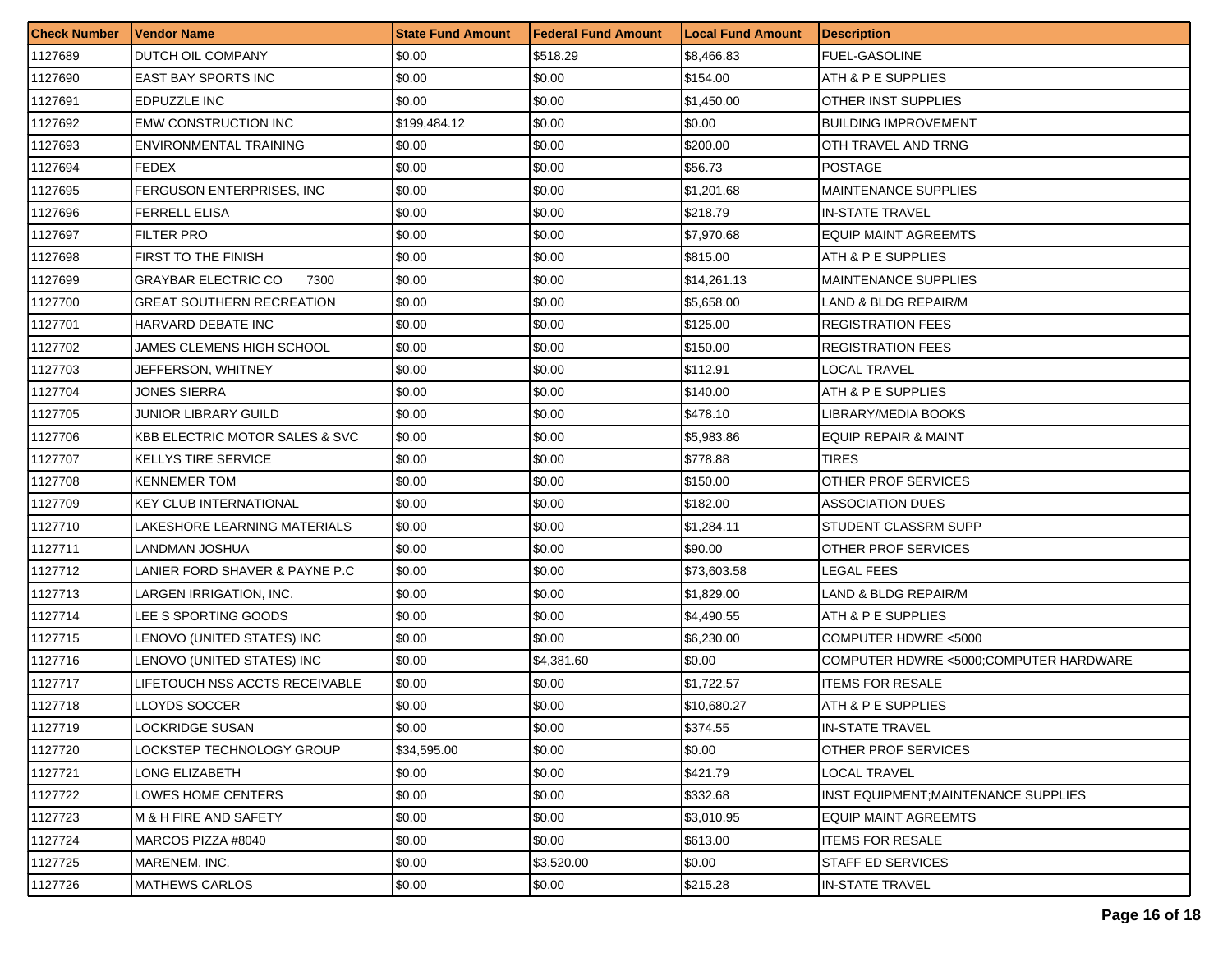| <b>Check Number</b> | <b>Vendor Name</b>                  | <b>State Fund Amount</b> | <b>Federal Fund Amount</b> | <b>Local Fund Amount</b> | <b>Description</b>                                                                   |
|---------------------|-------------------------------------|--------------------------|----------------------------|--------------------------|--------------------------------------------------------------------------------------|
| 1127727             | <b>MCCAGHREN SARAH</b>              | \$0.00                   | \$0.00                     | \$8.18                   | LOCAL TRAVEL                                                                         |
| 1127728             | MCCLOUD CONTESSA                    | \$293.50                 | \$0.00                     | \$0.00                   | OUT-OF-STATE TRAVEL                                                                  |
| 1127729             | MCDERMOTT TEGAN                     | \$0.00                   | \$0.00                     | \$80.10                  | ASSOCIATION DUES                                                                     |
| 1127730             | <b>MERCIECA ALEXANDER</b>           | \$0.00                   | \$0.00                     | \$159.81                 | OTHER FOOD SUPPLIES:OTHER INST SUPPLIES                                              |
| 1127731             | <b>MOBILE COMMUNICATION AMERICA</b> | \$0.00                   | \$0.00                     | \$1,581.63               | EQUIP MAINT AGREEMTS                                                                 |
| 1127732             | <b>MOBILE MODULAR</b>               | \$0.00                   | \$0.00                     | \$2,703.00               | RENTAL-LAND & BLDG                                                                   |
| 1127733             | <b>MODERN LANGUAGE ASSOCIATION</b>  | \$0.00                   | \$0.00                     | \$542.00                 | LIBRARY/MEDIA BOOKS                                                                  |
| 1127734             | <b>MR ROOTER</b>                    | \$0.00                   | \$0.00                     | \$236.00                 | EQUIP REPAIR & MAINT                                                                 |
| 1127736             | NORTH ALABAMA GLASS CO INC          | \$0.00                   | \$0.00                     | \$736.42                 | <b>MAINTENANCE SUPPLIES</b>                                                          |
| 1127737             | OPERATION MAKING A DIFFERENCE       | \$0.00                   | \$3,035.00                 | \$0.00                   | STUDENT EDUCATIONAL                                                                  |
| 1127738             | ORIENTAL TRADING CO INC             | \$0.00                   | \$1,111.13                 | \$0.00                   | STUDENT CLASSRM SUPP                                                                 |
| 1127739             | PERMA BOUND                         | \$0.00                   | \$0.00                     | \$6,729.29               | LIBRARY/MEDIA BOOKS                                                                  |
| 1127740             | <b>PHILLIPS PAM</b>                 | \$0.00                   | \$0.00                     | \$273.24                 | IN-STATE TRAVEL                                                                      |
| 1127741             | PITNEY BOWES, INC.                  | \$0.00                   | \$0.00                     | \$73.29                  | RENTAL-EQUIPMENT:POSTAGE                                                             |
| 1127742             | PONZINI JEFFREY                     | \$0.00                   | \$0.00                     | \$135.00                 | OTHER PROPERTY SERV                                                                  |
| 1127743             | PRESENTATION SOLUTIONS INC          | \$0.00                   | \$1,007.11                 | \$0.00                   | COMPUTER HDWRE <5000                                                                 |
| 1127744             | PRO ELECTRIC INC                    | \$0.00                   | \$0.00                     | \$1.554.00               | <b>EQUIP REPAIR &amp; MAINT</b>                                                      |
| 1127745             | PROJECT LEAD THE WAY INC            | \$0.00                   | \$0.00                     | \$2,302.25               | INST EQUIPMENT                                                                       |
| 1127746             | PSAT/NMSQT                          | \$0.00                   | \$0.00                     | \$1,242.00               | OTHER INST SUPPLIES                                                                  |
| 1127747             | PTF ENTERPRISES LLC                 | \$0.00                   | \$0.00                     | \$7,200.00               | LAND & BLDG REPAIR/M                                                                 |
| 1127748             | RENAUD RYAN                         | \$0.00                   | \$0.00                     | \$499.64                 | IN-STATE TRAVEL                                                                      |
| 1127749             | <b>RIPPLEWORX</b>                   | \$0.00                   | \$0.00                     | \$25,000.00              | OTHER PROF ED SERVIC                                                                 |
| 1127750             | <b>SAMS CLUB CREDIT</b>             | \$0.00                   | \$0.00                     | \$330.55                 | OTHER FOOD SUPPLIES:STUDENT CLASSRM SUPP                                             |
| 1127751             | <b>SCHOLASTIC BOOK FAIRS</b>        | \$0.00                   | \$0.00                     | \$439.56                 | OTHER INST SUPPLIES                                                                  |
| 1127752             | SHATTUCK INC                        | \$0.00                   | \$0.00                     | \$570.00                 | LAND & BLDG REPAIR/M                                                                 |
| 1127753             | SHELTON SONDRA                      | \$0.00                   | \$0.00                     | \$383.31                 | IN-STATE TRAVEL                                                                      |
| 1127754             | SHERWIN WILLIAMS                    | \$0.00                   | \$0.00                     | \$231.16                 | LAND & BLDG REPAIR/M                                                                 |
| 1127755             | SHORTSTOP SCREEN PRINTING           | \$0.00                   | \$0.00                     | \$690.00                 | ATH & P E SUPPLIES:STUDENT CLASSRM SUPP                                              |
| 1127756             | SHORTSTOP SCREEN PRINTING           | \$219.00                 | \$0.00                     | \$0.00                   | STUDENT CLASSRM SUPP                                                                 |
| 1127757             | SITEONE LANDSCAPE SUPPLY LLC        | \$0.00                   | \$0.00                     | \$6,206.35               | <b>MAINTENANCE SUPPLIES</b>                                                          |
| 1127758             | <b>SOLIANT HEALTH</b>               | \$0.00                   | \$54,002.77                | \$82,368.59              | OTHER PROF SERVICES: OTHER COMPENSATION: STUDENT<br><b>EDUCATIONAL</b>               |
| 1127759             | SOUTHERN SEALING & SERVICES         | \$0.00                   | \$0.00                     | \$6,050.00               | LAND & BLDG REPAIR/M                                                                 |
| 1127760             | SPUR EMPLOYMENT INC                 | \$0.00                   | \$69,383.89                | \$110,764.30             | STUDENT EDUCATIONAL; OTHER PROF SERVICES; DATA<br>PROCESSING SERV; CLERICAL SERVICES |
| 1127761             | <b>STAPLES ADVANTAGE</b>            | \$0.00                   | \$144.96                   | \$0.00                   | OFFICE SUPPLIES                                                                      |
| 1127762             | STATE SYSTEMS INC                   | \$0.00                   | \$0.00                     | \$12,800.00              | <b>EQUIP REPAIR &amp; MAINT</b>                                                      |
| 1127763             | <b>STRICKLAND COMPANIES</b>         | \$0.00                   | \$1,186.80                 | \$1,500.17               | <b>CUSTODIAL SUPPLIES</b>                                                            |
| 1127764             | STRICKLAND PAPER CO                 | \$0.00                   | \$0.00                     | \$7,998.48               | <b>CUSTODIAL SUPPLIES</b>                                                            |